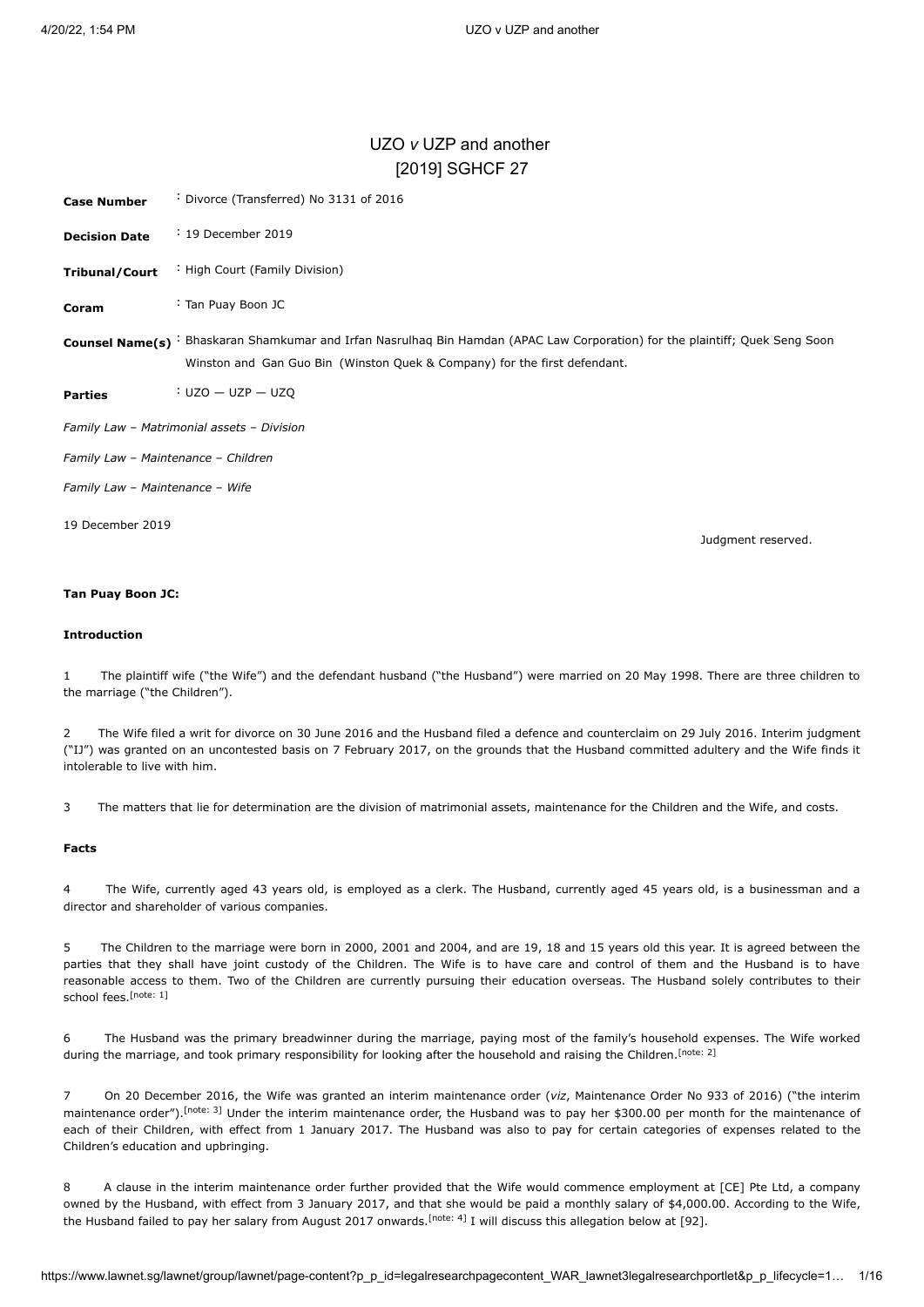### **Division of matrimonial assets**

9 I first consider the division of the parties' matrimonial assets under s 112 of the Women's Charter (Cap 353, 2009 Rev Ed) ("Women's Charter").

<span id="page-1-0"></span>10 The parties accepted that the global assessment methodology should be used to determine the appropriate division ratio of their matrimonial assets.<sup>[\[note: 5\]](#page-12-4)</sup> This methodology comprises four distinct phases: identification and pooling of the matrimonial assets; assessment of the net value of the pool of assets; determination of a just and equitable division of the assets; and apportionment on the basis of the proportions of division: *NK v NL* [\[2007\] 3 SLR\(R\) 743](javascript:viewPageContent() at [31]. I consider each of these phases in turn.

#### *Identification and assessment of the net value of the matrimonial assets*

11 As a general position, all matrimonial assets and liabilities should be identified as at the time of the IJ ("IJ date"), *ie*, 7 February 2017, and valued at the time of the ancillary matters hearing ("the AM date"), *ie*, 8 February 2019. The balances in the bank and Central Provident Fund ("CPF") accounts are to be taken at the time of the IJ, as the matrimonial assets are the moneys and not the bank and CPF accounts themselves.

12 In general, the available values as close to the AM date as possible will be used for the other assets. Nevertheless, in this decision, I adopt the values which the parties specifically agreed to use for the relevant assets or liabilities, as reflected in the updated joint summary of relevant information filed 7 January 2019 (marked as "JSRI"). Where it is unclear what the parties' agreed positions were, I adopt the values supported by the available documentary evidence.

13 In this case, apart from the valuations of the parties' former matrimonial home ("the HDB Flat"), the matrimonial home ("the Private Property") and the Husband's shares in various companies, the parties generally agreed on the identity and value of the matrimonial assets and liabilities. I also find that their position on the balance in the Husband's DBS Savings Account No -4947 was unclear. I will first discuss these assets before summarising the parties' positions on the remaining matrimonial assets and liabilities.

#### *Matrimonial assets with disputed values*

(1) The HDB Flat in the parties' joint names

<span id="page-1-3"></span><span id="page-1-2"></span><span id="page-1-1"></span>14 The parties agreed that the HDB Flat was not subject to any liabilities.<sup>[\[note: 6\]](#page-12-5)</sup> The Wife initially submitted that its gross valuation was \$598,000.00.<sup>[\[note: 7\]](#page-12-6)</sup> At the ancillary matters hearing ("AM hearing") on 8 February 2019, she agreed to the Husband's updated valuation (dated 14 September 2018) of \$530,000.00.<sup>[\[note: 8\]](#page-12-7)</sup> I adopt the Husband's valuation as it is the valuation closest to the AM date and is supported by a formal valuation report.

# (2) The Private Property in the Wife's name

<span id="page-1-4"></span>15 Likewise, the Wife initially submitted that the Private Property had a gross value of \$2.4m, but later accepted the Husband's gross valuation (dated 14 September 2018) of \$2.7m.<sup>[\[note: 9\]](#page-12-8)</sup> I adopt this value as it is the valuation closest to the AM date that is supported by a formal valuation report. The net value of the Private Property is \$1,379,023.41, derived by deducting the outstanding mortgage loan value closestto the AM date (viz, \$1,320,976.59 as at 31 December 2018)<sup>[note: 10]</sup> from the agreed gross value of \$2.7m.

# <span id="page-1-5"></span>(3) The shares in the Husband's name

16 The Husband holds shares in six companies: [ER] Pte Ltd; [GAE] Pte Ltd; [IIH] Pte Ltd; [CE] Pte Ltd; [AMI] Pte Ltd; and [AT] Pte Ltd (collectively, "the six companies"). His valuation of his shares was based on a joint valuation report dated 20 July 2018 ("the Joint Valuation Report"). This Report was prepared by DHA+ pac ("DHA+"), an accounting firm that the Husband engaged to conduct a joint valuation for the parties.<sup>[\[note: 11\]](#page-12-10)</sup>

<span id="page-1-8"></span><span id="page-1-7"></span><span id="page-1-6"></span>17 The Wife did not challenge the Joint Valuation Report. [\[note: 12\]](#page-12-11) However, she submitted that an adverse inference should be drawn against the Husband for his failure to make full and frank disclosure of his assets as the Joint Valuation Report relied on "unaudited Financial <sup>[\[note: 13\]](#page-12-12)</sup> Statements and *unaudited* Balance Sheet and Profit & Loss statements" [emphasis in original]. <sup>[note: 13]</sup>

18 The Wife first filed an application in Family Court Summons No 3017 of 2018 ("FC/SUM 3017/2018") on 23 August 2018, after the Joint Valuation Report was completed, for the Husband to disclose, *inter alia*, his correspondence with DHA+ and the financial data and documents that he furnished to DHA+. The Family Court allowed the Wife's application in relation to five of the six companies. Disclosure was not ordered in respect of the documents of [CE] Pte Ltd, where the Wife is a director.

19 The Family Court in FC/SUM 3017/2018 followed the reasoning of the High Court in *ACW v ACX* [\[2014\] SGHC 53](javascript:viewPageContent(). In that case, the High Court upheld the deputy registrar's order for the husband to produce documents pertaining to the valuation of the [X] group of companies. The husband had put forth a valuation report on the companies as evidence. While he was not bound to do so, having done so, it would be relevant and necessary for the companies' instructions to the valuer to be disclosed, as this would provide the court with a proper understanding of the valuation report: at [40].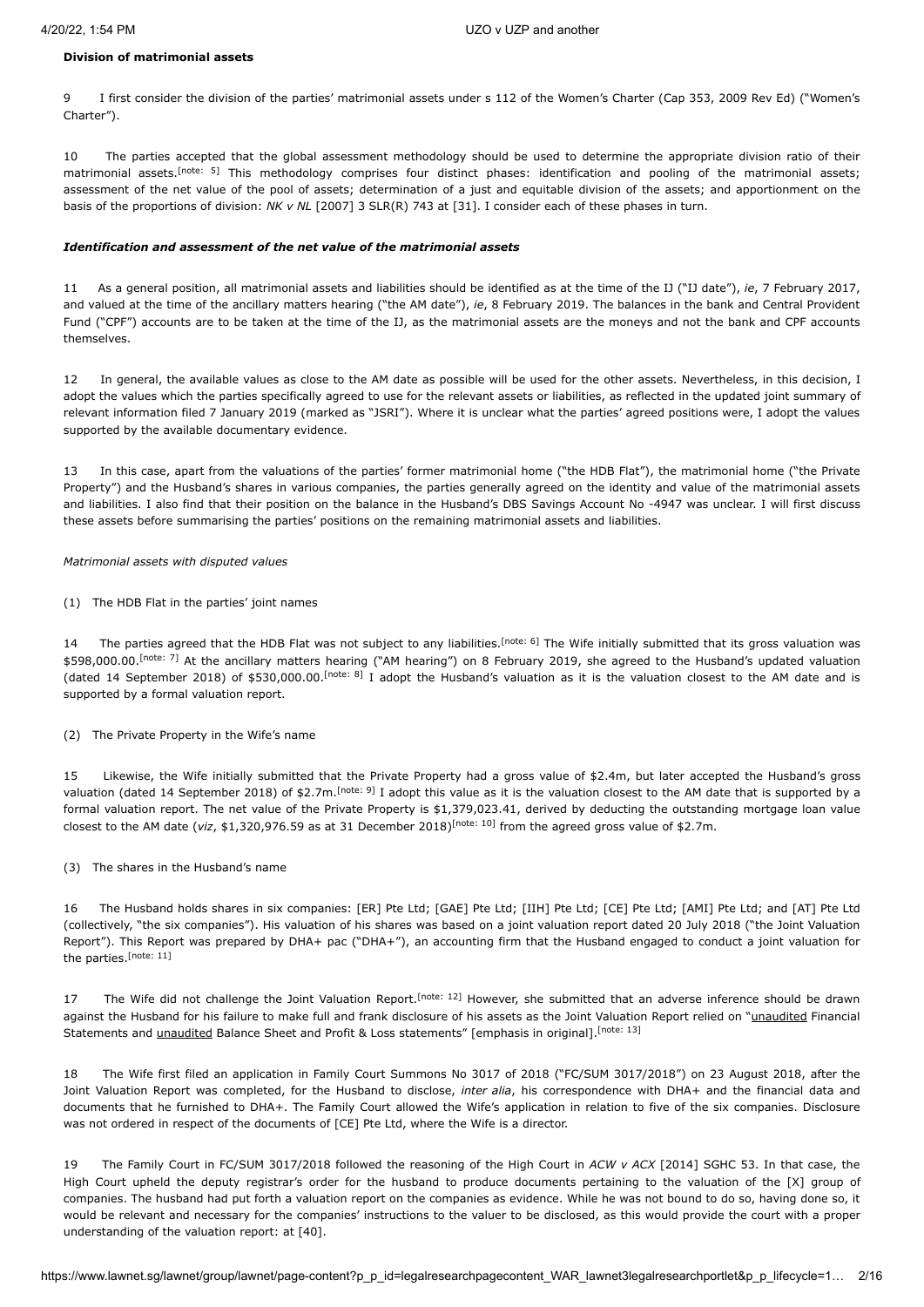20 I heard and dismissed the Husband's appeal against the Family Court's decision in FC/SUM 3017/2018 in High Court (Family Division) Registrar's Appeal No 21 of 2018 ("HCF/RAS 21/2018") on 9 November 2018.

<span id="page-2-0"></span>21 The Wife submitted at the AM hearing that the Husband only complied with the discovery order a day before the AM hearing, whereupon he produced documents that collectively numbered over a thousand pages. She opted not to collect or review these documents. [\[note: 14\]](#page-12-13)

<span id="page-2-1"></span>22 The Husband submitted that the Wife was not entitled to argue that an adverse inference should be drawn and that this submission contradicted her acceptance of the Joint Valuation Report.<sup>[\[note: 15\]](#page-12-14)</sup> He relied on the cases *Evergreat Construction Co Pte Ltd v Presscrete Engineering Pte Ltd* [\[2006\] 1 SLR\(R\) 634](javascript:viewPageContent() ("*Evergreat*") and *Quek Kwee Kee Victoria (in her personal capacity and as executor of the state of Quek Kiat Siong, deceased) and another v Quek Khuay Chuah* [\[2014\] 4 SLR 1](javascript:viewPageContent() ("*Victoria Quek*") for the proposition that parties who have jointly appointed an expert to adjudicate on a particular matter can only challenge that expert's determination on the grounds of fraud or collusion. [\[note: 16\]](#page-13-0)

<span id="page-2-2"></span>23 I first observe that neither *Evergreat* and *Victoria Quek* concerned joint valuations in the family law context. In both cases, the joint valuations were conducted as part of settlement agreements which the parties had entered into. In *Evergreat*, the plaintiff and defendant agreed on the second day of trial to resolve their differences by referring all pending claims to an independent assessor pursuant to a consent order: at [4]–[5]. In dismissing the plaintiff's application to set the independent assessor's award aside, the High Court reasoned that the plaintiff was not entitled to rewrite its contractual bargain with the defendant. This was especially so as the plaintiff had acted in "outright and contumacious disdain" for the assessment process, the independent assessor's directives, and the parties' agreement *apropos* the modalities for dispute resolution: at [22]–[29]. The High Court explained at [27] and [29]:

27 Given its client's contumacious conduct, plaintiff's counsel was unable to coherently articulate why and/or how the court could or should allow the plaintiff a second bite at the cherry on the merits. In particular, he was unable to develop any rational argument as to how the plaintiff could conceivably obviate the Consent Order that the [independent assessor's] decision and findings on all issues of procedure, liability and quantum are to be *final*. The starting point for the modern statement on the law relating to experts is to be found in *Campbell v Edwards* [1976] 1WLR 403, where Lord Denning MR opined at 407:

It is simply the law of contract. If two persons agree that the price of property should be fixed by [an expert] on whom they agree, and he gives that valuation honestly and in good faith, they are bound by it. *Even if he has made a mistake they are still bound by it.* The reason is because they have agreed to be bound by it. If there were fraud or collusion, of course, it would be very different. Fraud or collusion unravels everything. [emphasis added]

…

29 In the absence of fraud or any corrupt colouring of the [independent assessor's] determination, there is neither liberty nor latitude to interfere with or rewrite the parties' solemn and considered contractual bargain, … It is quite inappropriate for a court to substitute its own view on the merits when the parties have already agreed to rely on the expertise of an expert for a final and irrevocable determination. … [E]ven if there were a discretionary right to reopen the award, I would not exercise that option – given the wholly inappropriate and cavalier conduct manifested by the plaintiff throughout the assessment process.

[emphasis in original]

Similar reasoning was adopted in *Victoria Quek*. The High Court in that case held that the parties had agreed that the price of property should be fixed by a valuer and that such valuation would be final and binding: at [26]. The only exception to the final and binding nature of such valuation would be if it arose from collusion or was fraudulent or manifestly erroneous: at [33].

24 The present case is distinguishable from *Evergreat* in two respects.

<span id="page-2-4"></span><span id="page-2-3"></span>25 First, the parties did not agree to the joint valuation as part of a freely negotiated agreement between them. As such, I take the view that the contractual reasoning adopted in *Evergreat* (and *Victoria Quek*) applies with less force here. To trace the genesis of the parties' appointment of DHA+ as joint valuer, the Wife expressed concerns about the Husband's valuation of his shares in the six companies as early as 19 May 2017.<sup>[\[note: 17\]](#page-13-1)</sup> The Husband indicated on 4 August 2017 that he would engage his "company accountant" to value the shares, and provided this valuation to the Wife by 11 September 2017.<sup>[\[note: 18\]](#page-13-2)</sup> The Family Court ordered a joint valuation on 22 September 2017, which the Husband did not comply with. The Family Court followed up with further directions on 27 October 2017. As the Wife did not have the finances to appoint a valuer and did not have access to or knowledge of the required documents, the Family Court directed her to propose a list of three valuers from which the Husband was to select one.<sup>[note: 19]</sup> The Husband opted to engage DHA+ and liaised with it alone.<sup>[\[note: 20\]](#page-13-4)</sup>

<span id="page-2-7"></span><span id="page-2-6"></span><span id="page-2-5"></span>26 Second, unlike in *Evergreat*, there was no issue here as to the Wife's failure to comply with DHA+'s directions. The process of valuation was led and managed by the Husband. Although the Wife's solicitors asked the Husband's solicitors in a letter dated 13 November 2017 to be copied on any future correspondence between the Husband and DHA+, the Wife claimed that her solicitors only came to know around 6 July 2018 that the instructions to DHA+ were from the Husband alone. This was in spite of directions from the Family Court that her solicitors could write to the Husband's solicitors for updates albeit not for regular updates.<sup>[\[note: 21\]](#page-13-5)</sup>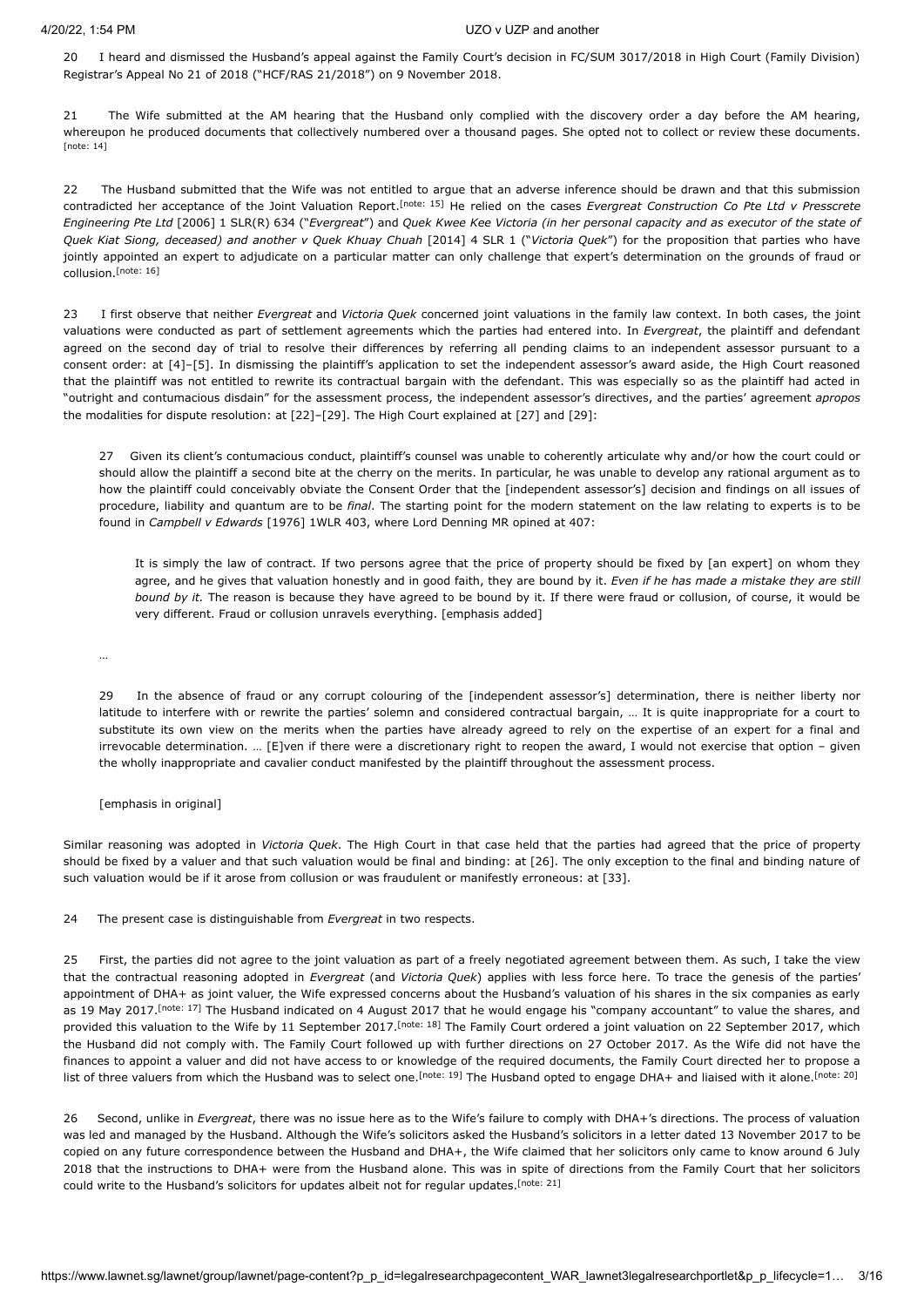27 In the light of the above, I do not consider that it necessarily follows that the reasoning in *Evergreat* and *Victoria Quek* applies here such that the Wife may *only* challenge the valuation report on the basis of fraud, collusion or some other manifest error on the face of the valuation. However, notwithstanding these considerations, I adopt the valuations in the Joint Valuation Report, absent any alternative valuations before the court of the Husband's shares in the six companies. In any event, I find that the Wife's arguments do not demonstrate that the Husband failed to furnish relevant documents to DHA+ that would have led to different valuations. Her mere suspicion in the abstract is not sufficient to ground an adverse inference. Nor has she attempted to argue that the valuation report cannot be relied upon for any other reason, *eg*, that it is a product of fraud or collusion or is manifestly erroneous: see the test in *Victoria Quek* at [33]. It is not in the interests of fairness and justice to order a further valuation or to draw an adverse inference against the Husband in these circumstances. Accordingly, I accept the valuations of the Husband's shares in the six companies.

<span id="page-3-0"></span>28 For completeness, the Wife had included the Thomson Property and the Alexandra Property in the matrimonial pool in her written submissions.<sup>[\[note: 22\]](#page-13-6)</sup> She accepted at the AM hearing that these were properties that had been respectively purchased under [IIH] Pte Ltd and [AMI] Pte Ltd, and that they would not be separately included as matrimonial assets as they were taken into account in the valuation of the respective companies' shares. [\[note: 23\]](#page-13-7)

#### <span id="page-3-1"></span>(4) DBS Savings Account No -4947 in the Husband's name

<span id="page-3-2"></span>29 The Husband did not take a consistent position in relation to the balance in this account. In a letter to the court dated 24 May 2019 (discussed further below at [38]), the Husband's counsel referred to the balance in this account to be \$208.02; this was the account balance as at 28 February 2018. <sup>Inote: 24</sup>] In the circumstances, I take the balance in this account to be \$3,266.92, the figure which the Husband appeared to rely on in the JSRI and as reflected in the bank statement dated 28 February 2017, as this was the balance closest to the IJ date. [\[note: 25\]](#page-13-9)

#### <span id="page-3-3"></span>*Adverse inference*

<span id="page-3-4"></span>30 The Wife submitted that an adverse inference should be drawn against the Husband for his failure to make full and frank disclosure of his income and assets.<sup>[\[note: 26\]](#page-13-10)</sup> As the Court of Appeal noted in *BOR v BOS and another appeal* [\[2018\] SGCA 78](javascript:viewPageContent() at [76], withdrawals that may legitimately be explained as genuine expenditures on personal expenses, business or investments ought to be disregarded. I do not agree with the Wife that the facts she relied upon establish a *prima facie* case against the Husband, and decline to draw an adverse inferenceagainst him.  $[$ <sup>note: 27]</sup> I address each of her contentions in turn.

<span id="page-3-6"></span><span id="page-3-5"></span>31 First, the Wife submitted that the Husband's stated monthly expenses of \$14,781.99 exceeded his declared income of \$8,975.00. [note: <sup>28]</sup> [I do not place much weight on this discrepancy. His declared income was supported by income tax statements, and I find his stated](#page-13-12) expenses to be rough estimates by him.

<span id="page-3-9"></span><span id="page-3-8"></span><span id="page-3-7"></span>32 Second, from 2014 to 2016, the Husband made unexplained deposits into UOB Account No -5807, an account in the parties' joint names. These deposits amounted to \$103,229.42.<sup>[\[note: 29\]](#page-13-13)</sup> I do not consider that these deposits, which were made prior to the IJ date, support an inference that the Husband failed to make full disclosure of his income and assets. The Husband was a businessman who would have had to meet the costs and expenses of his business activities. To this end, I accept his explanation that the larger deposits were reimbursements from [CE] Pte Ltd for payments that he made.<sup>[\[note: 30\]](#page-13-14)</sup> I also accept his account that the deposit of \$25,730.57 dated 4 January 2016 reflected a cheque deposit that the Wife made.<sup>[\[note: 31\]](#page-13-15)</sup> While he could not explain the smaller deposits that were made, this did not give rise to a suspicion in itself. It was reasonable that he might have gaps in his memory given that "parties to a functioning marriage do not keep records of their transactions with a view to building a case should a divorce occur": *TXW v TXX* [\[2017\] 4 SLR 799](javascript:viewPageContent() at [46].

<span id="page-3-10"></span>33 Third, the Wife submitted that the Husband failed to account for various cash deposits in the range of \$1,000.00–\$45,000.00 that were made to DBS Savings Account No -4947 in his name from August 2017 to December 2017.<sup>[\[note: 32\]](#page-13-16)</sup> He did not appear to account for these deposits on affidavit or in his submissions. However, even if these sums constituted his income, any income earned after the IJ date of 7 February 2017 would not be included in the asset pool. There was no indication that these deposits related to any undisclosed income *during the marriage*.

<span id="page-3-12"></span><span id="page-3-11"></span>34 Fourth, the Wife highlighted unexplained cash transactions that were recorded in the Husband's notebooks. These notebooks contained business entries for [AMI] Pte Ltd.<sup>[\[note: 33\]](#page-13-17)</sup> She submitted that it was likely that [AMI] Pte Ltd's business transactions were made in cash and were not captured in the company's financial statements. The Husband's account was that these notebooks comprised handwritten *ad hoc* records that were less reliable than the company's unaudited financial statements.<sup>[\[note: 34\]](#page-13-18)</sup> Absent further evidence from the Wife, I do not find that the fact that the Husband kept handwritten records of his business transactions supports the inference that the company's financial statements were incomplete and that an adverse inference should be drawn against him.

<span id="page-3-15"></span><span id="page-3-14"></span><span id="page-3-13"></span>35 Finally, [CE] Pte Ltd suffered losses in its profits and assets from 2014 to 2015. The Wife submitted that this possibly indicated that the Husband had siphoned assets and funds from the company into his own name.<sup>[\[note: 35\]](#page-13-19)</sup> In my view, these submissions were speculative on her part.<sup>[\[note: 36\]](#page-13-20)</sup> For completeness, the Wife relied on [CE] Pte Ltd's losses to allege on affidavit that the Husband diverted business from [CE] Pte Ltd to another of his companies.<sup>[\[note: 37\]](#page-13-21)</sup> She did not expand on these allegations in her submissions, and I will not address them further.

#### *Summary of the identity and valuation of the matrimonial assets*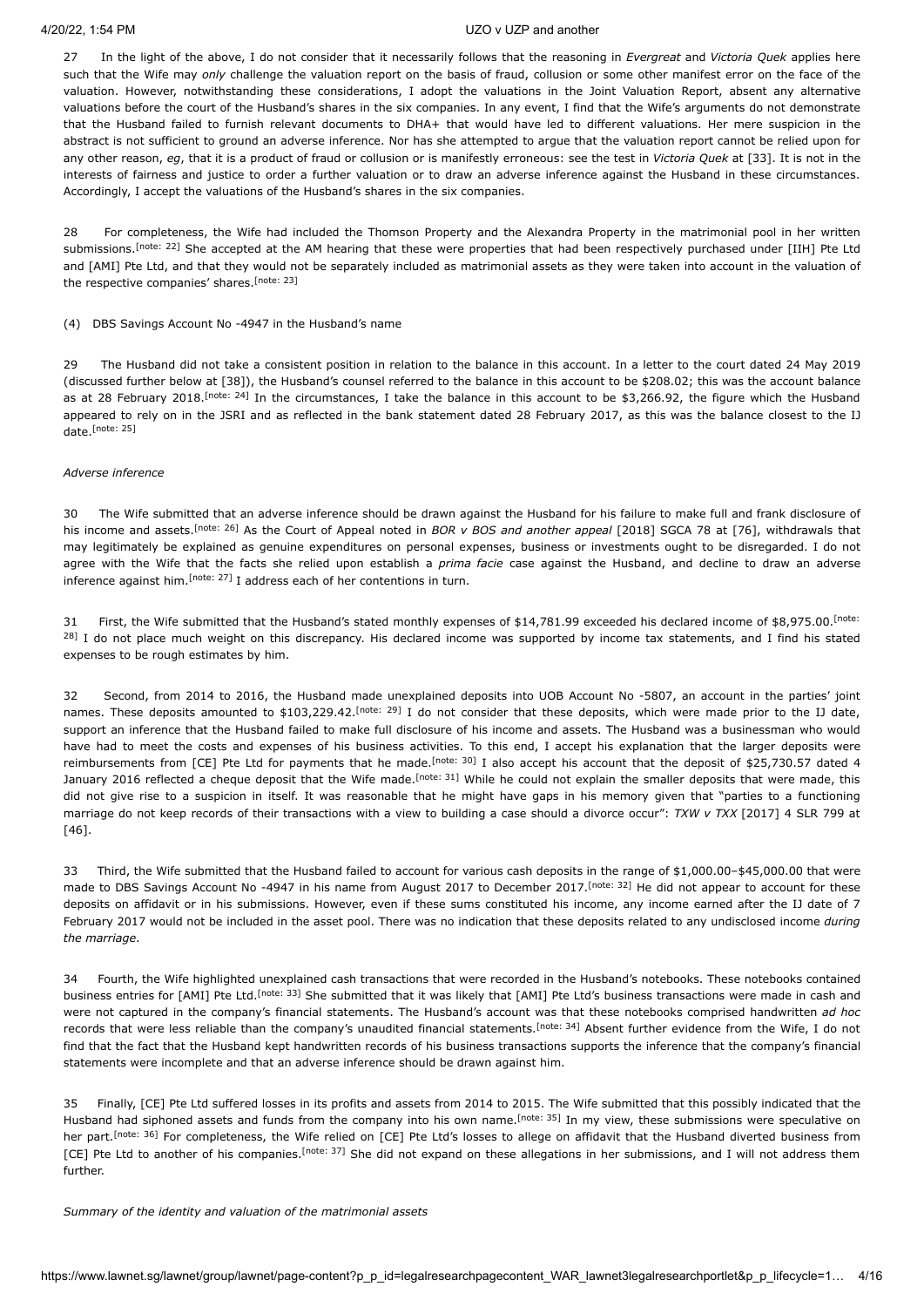36 In the result, the total value of the matrimonial pool is \$4,198,632.83. I set out the identity and values of the matrimonial assets and liabilities based on the JSRI, the evidence adduced and my findings above:

<span id="page-4-5"></span><span id="page-4-4"></span><span id="page-4-3"></span><span id="page-4-2"></span><span id="page-4-1"></span><span id="page-4-0"></span>

| S/No                            | <b>Description</b>                                      | Net value (\$)       |  |
|---------------------------------|---------------------------------------------------------|----------------------|--|
| <b>Joint assets</b>             |                                                         |                      |  |
|                                 | 1 HDB Flat                                              | 530,000.00           |  |
|                                 | Sub-total (A)                                           | 530,000.00           |  |
| Wife's assets                   |                                                         |                      |  |
| $\vert$ 1                       | Private Property                                        | 1,379,023.41         |  |
| $\overline{2}$                  | CPF account                                             | 132,593.20[note: 38] |  |
| 3                               | POSB Savings Account No -1899                           | 405.10[note: 39]     |  |
| 4                               | Sale proceeds of Toyota motor vehicle                   | 18,000.00[note: 40]  |  |
|                                 | Sub-total (B)                                           | 1,530,021.71         |  |
| <b>Husband's assets</b>         |                                                         |                      |  |
| $\mathbf{1}$                    | CPF account                                             | 343,840.59[note: 41] |  |
|                                 | 2 Mercedes motor vehicle                                | 144,552.79[note: 42] |  |
|                                 | 3 DBS Savings Account No -4947 (as at 28 February 2017) | 3,266.92             |  |
|                                 | 4 30,000 shares in [ER] Pte Ltd                         | 0.00                 |  |
|                                 | 5 30,000 shares in [GAE] Pte Ltd                        | 89,000.00            |  |
|                                 | 6 20,000 shares in [IIH] Pte Ltd                        | 765,500.00           |  |
|                                 | 7 20,000 shares in [CE] Pte Ltd                         | 0.00                 |  |
|                                 | 8 42,000 shares in [AMI] Pte Ltd                        | 538,000.00           |  |
|                                 | 9 90,000 shares in [AT] Pte Ltd                         | 462,500.00           |  |
|                                 | Sub-total (C)                                           | 2,346,660.30         |  |
| <b>Wife's liabilities</b>       |                                                         |                      |  |
|                                 | 1 Citibank Mastercard Account No -4049                  | (1,458.76)           |  |
|                                 | 2 UOB Account No -5807                                  | (56.84)              |  |
|                                 | 3 POSB Card Account No -1899                            | (10, 200.71)         |  |
|                                 | Sub-total (D)                                           | (11, 716.31)         |  |
| Husband's liabilities[note: 43] |                                                         |                      |  |
| 1                               | <b>OCBC Bank Accounts</b>                               | (54,662.08)          |  |
|                                 | 2 OCBC Bank EasiCredit Account No -3001                 | (20, 733.09)         |  |
|                                 | 3 Citibank Ready Credit Account No -4001                | (19, 554.12)         |  |
|                                 | 4 UOB Credit Cards                                      | (47,607.88)          |  |
|                                 | 5 UOB CashPlus Account No -4834                         | (30,698.38)          |  |
|                                 | 6 ANZ Card No -9912                                     | (23,077.32)          |  |
|                                 | Sub-total (E)                                           | (196, 332.87)        |  |
|                                 |                                                         |                      |  |
|                                 | Total $[(A) + (B) + (C) + (D) + (E)]$                   | 4,198,632.83         |  |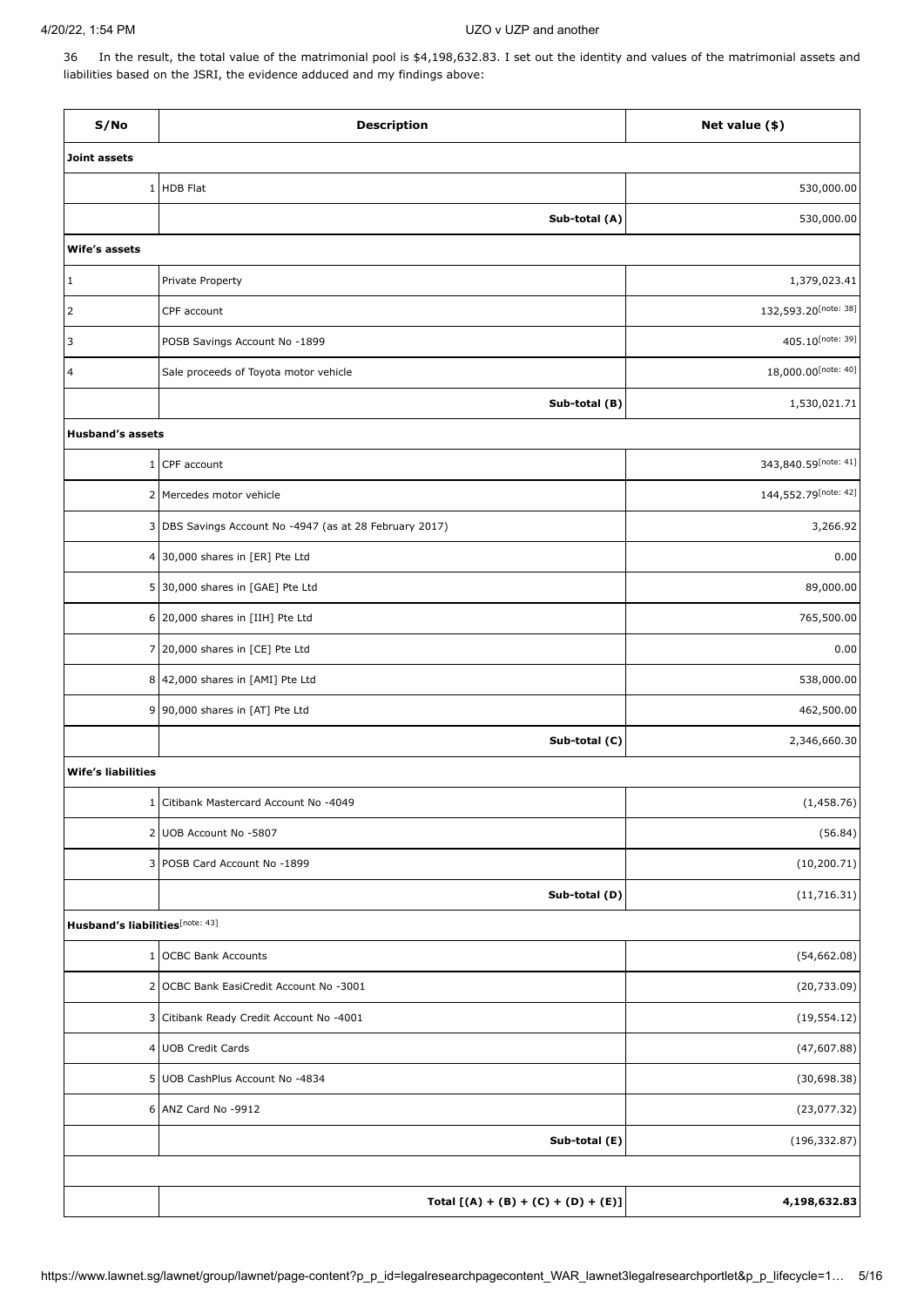### *Division of the matrimonial assets*

37 The parties agreed that the structured approach in *ANJ v ANK* [\[2015\] 4 SLR 1043](javascript:viewPageContent() ("*ANJ*") applied to determine the division of matrimonial assets. This structured approach involves:

(a) expressing as a ratio the parties' direct contributions relative to each other, in relation to their financial contributions towards the acquisition or improvement of the matrimonial assets;

- (b) expressing as a second ratio their indirect financial and non-financial contributions relative to each other; and
- <span id="page-5-1"></span><span id="page-5-0"></span>(c) deriving the parties' overall contributions relative to each other by taking an average of the two ratios above.

#### *Step 1: Direct financial contributions*

38 After the AM hearings, the parties submitted a table summarising their direct contributions by way of a letter dated 24 May 2019 from the Husband's counsel ("the Parties' Table of Direct Contributions"). In this Table, the parties generally agreed that they each made 100% of the direct financial contributions to the assets in their respective names.<sup>[\[note: 44\]](#page-13-28)</sup> However, no position was taken as to the balances in their CPF accounts and the liabilities in their names. This being the case, I will generally treat the parties as having made 100% of the direct contributions to the assets and liabilities in their names, save for the assets in relation to which the parties' direct contributions are disputed: namely, the HDB Flat, the Private Property and the Husband's shares in [IIH] Pte Ltd.<sup>[\[note: 45\]](#page-13-29)</sup>

39 As there was not always evidence of the parties' direct contributions towards the disputed matrimonial assets, I am constrained to use the value of a party's share in an asset as a proxy of his or her direct contribution towards the acquisition of those assets. For consistency, where there is evidence of the parties' direct contributions, I have used the ratio of the direct contributions to apportion the value of that asset between the parties. I then attribute the apportioned values as the parties' respective direct contributions.

#### (1) The HDB Flat in the parties' joint names

<span id="page-5-3"></span>40 The parties purchased the HDB Flat in their joint names in July 1998 for \$438,000.00.<sup>[\[note: 46\]](#page-13-30)</sup> The Husband submitted that the ratio of direct contributions using a rough and ready approach was 77.4:22.6 between him and the Wife. The Wife submitted that the ratio should be 70.27:29.73 instead. [\[note: 47\]](#page-13-31)

41 The parties agreed that the Wife's direct contributions amounted to \$83,167.00 in CPF moneys. This sum comprised an initial capital payment of \$25,000.00 and mortgage loan payments amounting to \$58,167.00. [\[note: 48\]](#page-13-32)

42 The parties also agreed that the Husband contributed: [\[note: 49\]](#page-13-33)

- <span id="page-5-5"></span><span id="page-5-4"></span><span id="page-5-2"></span>(a) \$27,900.00 in CPF moneys towards the initial capital payment;
- (b) \$67,046.55 in cash towards the mortgage loan payments; and
- <span id="page-5-6"></span>(c) \$101,648.00 in CPF moneys towards the mortgage loan payments.

<span id="page-5-7"></span>43 I find that the documentary evidence supports the Husband's account that he contributed an aggregate of \$183,320.35 in CPF moneys towards the HDB Flat, including the amounts listed at  $[42(a)]$  and  $[42(c)]$ .<sup>[\[note: 50\]](#page-13-34)</sup> I also find that he contributed \$5,000.00 in direct payment at the time of purchase: he was consistent about this contribution in his affidavit evidence and this contribution was not refuted by the Wife.<sup>[\[note: 51\]](#page-13-35)</sup> Also disputed was a payment of \$29,700.00 in cash on completion. Neither party claimed on affidavit to have contributed this payment.<sup>[\[note: 52\]](#page-13-36)</sup> Absent documentary evidence on this contribution, I exercise my discretion in broad strokes and attribute it to both parties jointly.

<span id="page-5-8"></span>44 Taking a broad brush approach and considering the available evidence, I find that the parties' direct contributions to HDB Flat were in the ratio of 73.38:26.62 between the Husband and the Wife. Their respective contributions (which do not add up to the purchase price) are set out below:

| S/No | Contribution                             | Husband's direct contributions (\$) | Wife's direct contributions (\$) |
|------|------------------------------------------|-------------------------------------|----------------------------------|
|      | 1 CPF moneys                             | 183,320.35                          | 83,167.00                        |
|      | 2 Cash in direct payment                 | 5,000.00                            | $\overline{\phantom{0}}$         |
|      | 3 Cash on completion                     | 14,850.00                           | 14,850.00                        |
|      | 4 Cash contribution to mortgage payments | 67,046.55                           | $\overline{\phantom{0}}$         |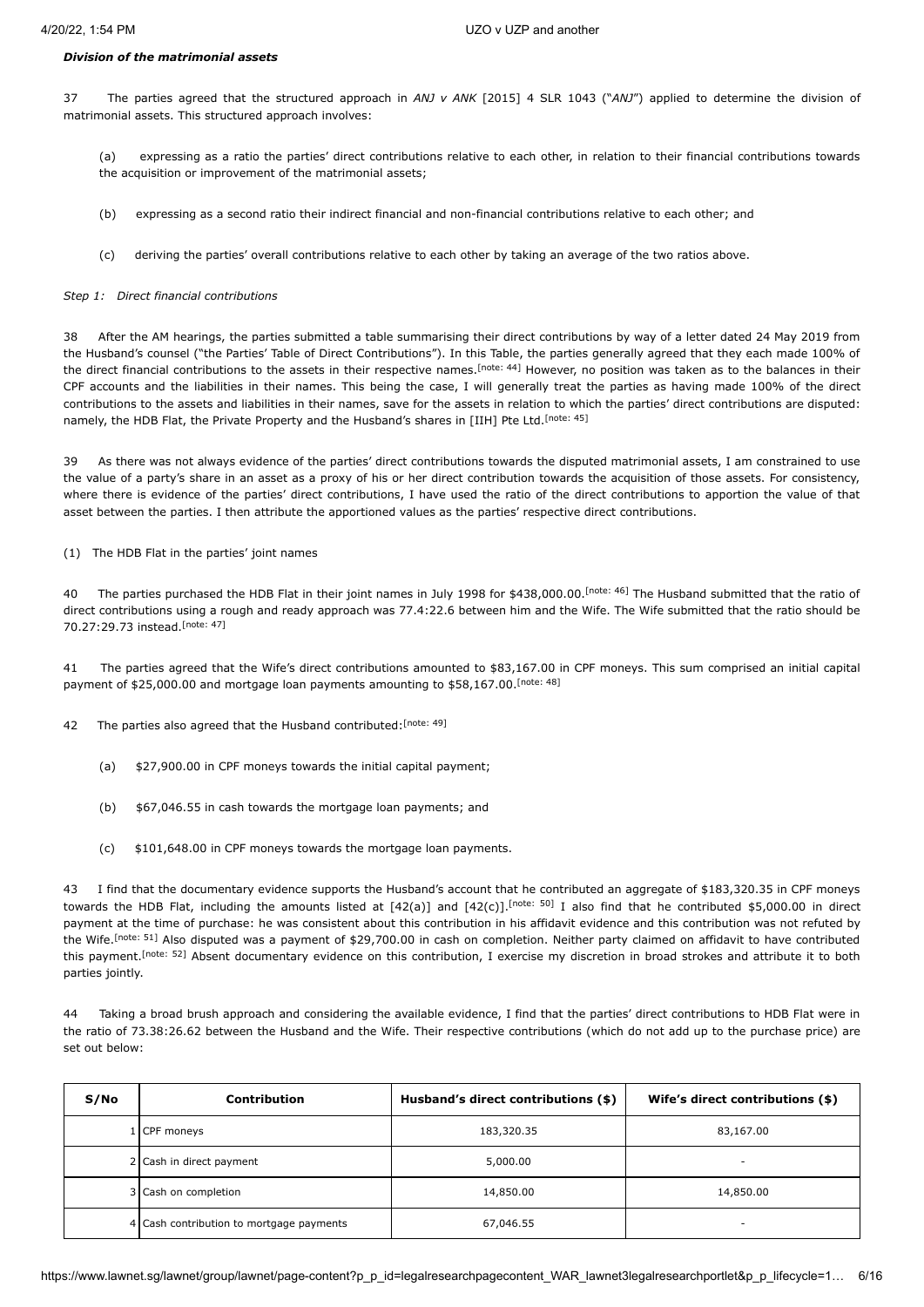| <b>Total</b>                           | 270,216.90  | 98,017.00   |
|----------------------------------------|-------------|-------------|
|                                        | $(73.38\%)$ | $(26.62\%)$ |
| Apportionment of value of the HDB Flat | 388,914.00  | 141,086.00  |

(2) The Private Property in the Wife's name

<span id="page-6-1"></span><span id="page-6-0"></span>45 The Private Property was purchased in the Wife's sole name in July 2012 for \$1,955,000.00.<sup>[\[note: 53\]](#page-13-37)</sup> The Husband submitted that the [ratio of direct contributions was 91:9 between him and the Wife; the Wife submitted](#page-13-38) that a ratio of 51.48:48.52 was more appropriate.<sup>[note:</sup> 54]

46 The Wife submitted that her direct contributions comprised \$254,054.91 in CPF moneys; the option fee of \$19,550.00; and \$23,233.46 in renovation costs. She also submitted that the Husband's cash contribution towards the mortgage payments was \$296,800.00, comprising monthly payments of \$5,600.00 over 53 months (from November 2012 to April 2017).<sup>[\[note: 55\]](#page-13-39)</sup>

47 The Husband disagreed that the Wife paid the option fee of \$19,550.00.<sup>[\[note: 56\]](#page-13-40)</sup> He also highlighted an email dated 25 July 2012 that he sent to the parties' conveyancing lawyers on behalf of the Wife: [\[note: 57\]](#page-13-41)

<span id="page-6-4"></span><span id="page-6-3"></span><span id="page-6-2"></span>…

As spoken, *I have already provided a cashier's order* for the full refund back to the CPF Ordinary account and Special account from the usage under our existing housing arrangement. Hence with that, the CPF board has confirmed that we are able to utilize the full sum from the Ordinary account for the purpose of new purchase. …

As such, I will advise you to proceed with the necessary documentation in exercising the Option since *I am paying the stamp fee and the balance of the OTP with cheque payment*. So when it comes to the preparation for completion, then you can apply for *my CPF ordinary account* to offset the balance. The estimated balance amount of my CPF Ordinary account after this refund should be \$168,219.72. …

Thanks

Regards

[Husband]

(On behalf of [Wife])

[emphasis added]

He submitted that this email showed that he injected moneys into the Wife's CPF account to be put towards the Private Property, and that the Wife did not deny that he contributed towards her CPF balance. Her affidavit evidence was only that:<sup>[\[note: 58\]](#page-13-42)</sup>

<span id="page-6-7"></span><span id="page-6-6"></span><span id="page-6-5"></span>With regards to the [Husband's] allegation that he had refunded my CPF monies [put towards the HDB Flat] so that it could be re-used for the purchase of [the Private Property], ... I would state on or about 26<sup>th</sup> July 2012, the sum of \$156,591.83, being the voluntary refund for the [HDB Flat] was credited to my CPF account. …

48 The Wife responded that her evidence on affidavit was that a voluntary refund was made, but that it was for the Husband to show that he made that payment. She also submitted that the fact that the email was signed by the Husband on her behalf indicated that the references to "I" and "my" should be taken to refer to her, and not to him.<sup>[\[note: 59\]](#page-13-43)</sup>

49 Absent conclusive documentary evidence, *eg*, in the form of the cashier's order for the refund, and in the light of the Wife's failure to account for the source of the refund, I find that the Husband contributed \$156,591.83 to the Wife's CPF account in July 2012, <sup>[\[note: 60\]](#page-13-44)</sup> and that this sum was used to acquire the Private Property. The Wife's direct contribution using CPF moneys would therefore be \$97,463.08 (being \$254,054.91 – \$156,591.83).

50 As for the other payments, I make the following findings.

51 I find that the Wife contributed to the option fee of \$19,550.00. I accept that the use of the first person pronoun in the email dated 25 July 2012 refers to her as having made this payment. This would be consistent with the use of the first person in relation to the CPF account, which was hers as well.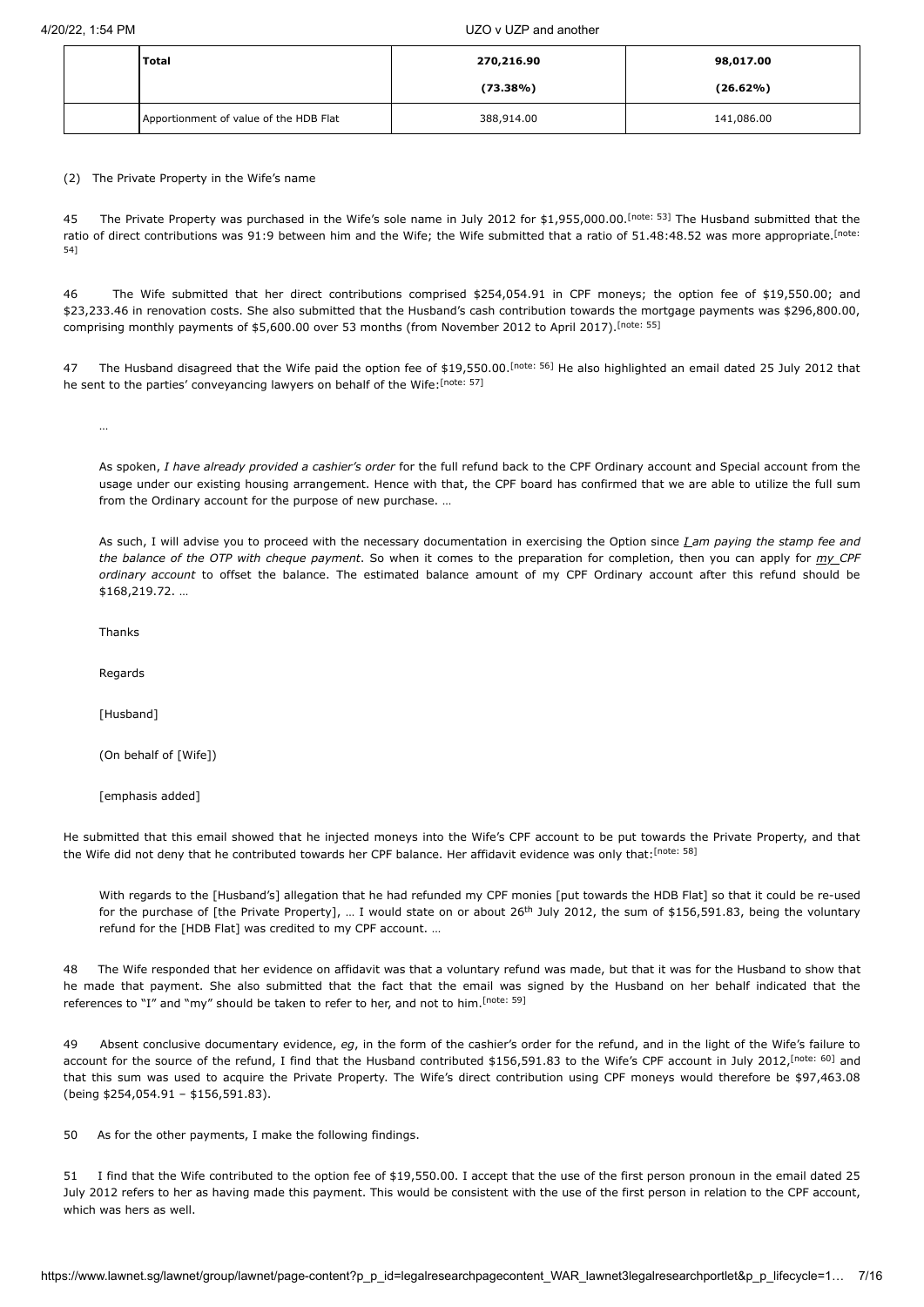<span id="page-7-1"></span><span id="page-7-0"></span>52 As for the renovations, the Husband argued that renovation payments were funded through his contributions to the parties' joint account.<sup>[\[note: 61\]](#page-14-3)</sup> Absent conclusive evidence on these contributions to the joint account, I attribute the payments for the renovations to the party whose name is on the respective invoice. I also attribute to the Wife the following payments that were made by her mother, which total  $$5,800.00:$  (a)  $$2,200.00$  paid to a consultancy firm on 16 August 2016; <sup>[\[note: 62\]](#page-14-4)</sup> (b)  $$1,600.00$  for leakage repair services on 14 June 2016; [\[note: 63\]](#page-14-5) and (c) \$2,000.00 to install a lighting conductor on 9 June 2016. [\[note: 64\]](#page-14-6) I do not attribute to the Wife payments not supported by invoices or receipts showing that the payment was for work done to improve the Private Property.<sup>[\[note: 65\]](#page-14-7)</sup>

<span id="page-7-5"></span><span id="page-7-4"></span><span id="page-7-3"></span><span id="page-7-2"></span>53 As for the mortgage loan payments, the Wife accepts that the Husband contributed an aggregate of \$296,800.00. I therefore attribute this entire sum to him even though he submitted that part of this sum was funded using the Wife's CPF moneys.<sup>[\[note: 66\]](#page-14-8)</sup>

54 Adopting a broad brush approach, I find that the ratio of the parties' direct contributions to the Private Property is 69.66:30.34. Their contributions (which do not add up to the purchase price) are as set out below:

<span id="page-7-8"></span><span id="page-7-7"></span><span id="page-7-6"></span>

| S/No | Contribution                                   | Husband's direct contributions (\$) | Wife's direct contributions (\$) |
|------|------------------------------------------------|-------------------------------------|----------------------------------|
|      | Contribution to the Wife's CPF account         | 156,591.83                          |                                  |
|      | 2 CPF moneys                                   |                                     | 97,463.08                        |
|      | 3 Option fee                                   | $\overline{\phantom{a}}$            | 19,550.00                        |
|      | 4 Renovations in November 2012                 | -                                   | 128,969.00[note: 67]             |
|      | 5 Renovations in January 2013                  | 4,590.30[note: 68]                  |                                  |
|      | 6 Renovations in April 2013                    | 120,000.00[note: 69]                |                                  |
|      | 7 Renovations in June to August 2016           |                                     | 5,800.00                         |
|      | 8 Mortgage Ioan payments                       | 296,800.00                          | ٠                                |
|      | <b>Total</b>                                   | 577,982.13                          | 251,782.08                       |
|      |                                                | $(69.66\%)$                         | $(30.34\%)$                      |
|      | Apportionment of value of the Private Property | 960,627.71                          | 418,395.70                       |

(3) The shares in [IIH] Pte Ltd in the Husband's name

<span id="page-7-11"></span><span id="page-7-10"></span><span id="page-7-9"></span>55 [IIH] Pte Ltd is an investment holding company that manages and rents out the Thomson Property.<sup>[\[note: 70\]](#page-14-9)</sup> The Thomson Property is the only significant asset that the company owns.<sup>[\[note: 71\]](#page-14-10)</sup> The Husband is its sole shareholder and its director.<sup>[\[note: 72\]](#page-14-11)</sup> The Wife submitted that her direct contributions to the Thomson Property should be taken to be her direct contributions to [IIH] Pte Ltd, and that the parties made equal contributions towards the [IIH] Pte Ltd shares. [\[note: 73\]](#page-14-12)

<span id="page-7-13"></span><span id="page-7-12"></span>56 The Thomson Property was purchased under [IIH] Pte Ltd in July 2011 for a purchase price of \$1.5m. Both parties exercised the option to purchase.<sup>[note:</sup> 74]

<span id="page-7-17"></span><span id="page-7-16"></span><span id="page-7-15"></span><span id="page-7-14"></span>57 The Wife elaborated that the Thomson Property was purchased using the sale proceeds of the VV Property, which the parties had jointly owned.<sup>[\[note: 75\]](#page-14-14)</sup> The VV Property was sold in December 2009 at \$1m.<sup>[\[note: 76\]](#page-14-15)</sup> The parties received a cash balance of \$325,834.90 from the sale, and \$74,036.64 and \$40,697.06 were respectively returned to the Husband's and the Wife's CPF accounts.<sup>[\[note: 77\]](#page-14-16)</sup> In June 2011, the parties used the balance of the sale proceeds in the sum of \$185,411.55 to purchase the Thomson Property.<sup>[\[note: 78\]](#page-14-17)</sup> The Wife submitted that this sum should be taken to be the parties' joint contribution to the Thomson Property.

<span id="page-7-19"></span><span id="page-7-18"></span>58 According to the Husband, the parties purchased the VV Property in 2006 for \$738,000.00. As he made all the cash payments, the parties' direct contributions to the VV Property were in the ratio of 79:21 between him and the Wife.<sup>[\[note: 79\]](#page-14-18)</sup> Adopting this ratio of 79:21, he submitted at the AM hearing that the Wife's direct contribution to the acquisition of the Thomson Property, and consequently [IIH] Pte Ltd, would be \$39,455.58 (being 21% of \$185,411.55).<sup>[\[note: 80\]](#page-14-19)</sup> He took a different position in the Parties' Table of Direct Contributions, stating that the Wife made no direct contribution to the value of the shares in [IIH] Pte Ltd. However, no reasons were given for this change in position. In the circumstances, I think it is fair to consider the Wife's share of the sale proceeds of the VV Property to be her direct contribution to [IIH] Pte Ltd.

<span id="page-7-20"></span>59 Although I accept that the Husband made a larger CPF contribution (see above at [57]) towards the acquisition of the VV Property, as reflected by their respective CPF refunds after the sale of the VV Property, this is insufficient basis to conclude that the ratio of their direct contributions was 79:21 between the Husband and the Wife. As the Wife submitted, there was no evidence of the direct contributions to the VV Property.<sup>[\[note: 81\]](#page-14-20)</sup> In the circumstances, I take into consideration the fact that the parties held the VV Property jointly and adopt the ratio of the parties' CPF contributions as a rough proxy of their direct contributions towards the acquisition of the VV Property.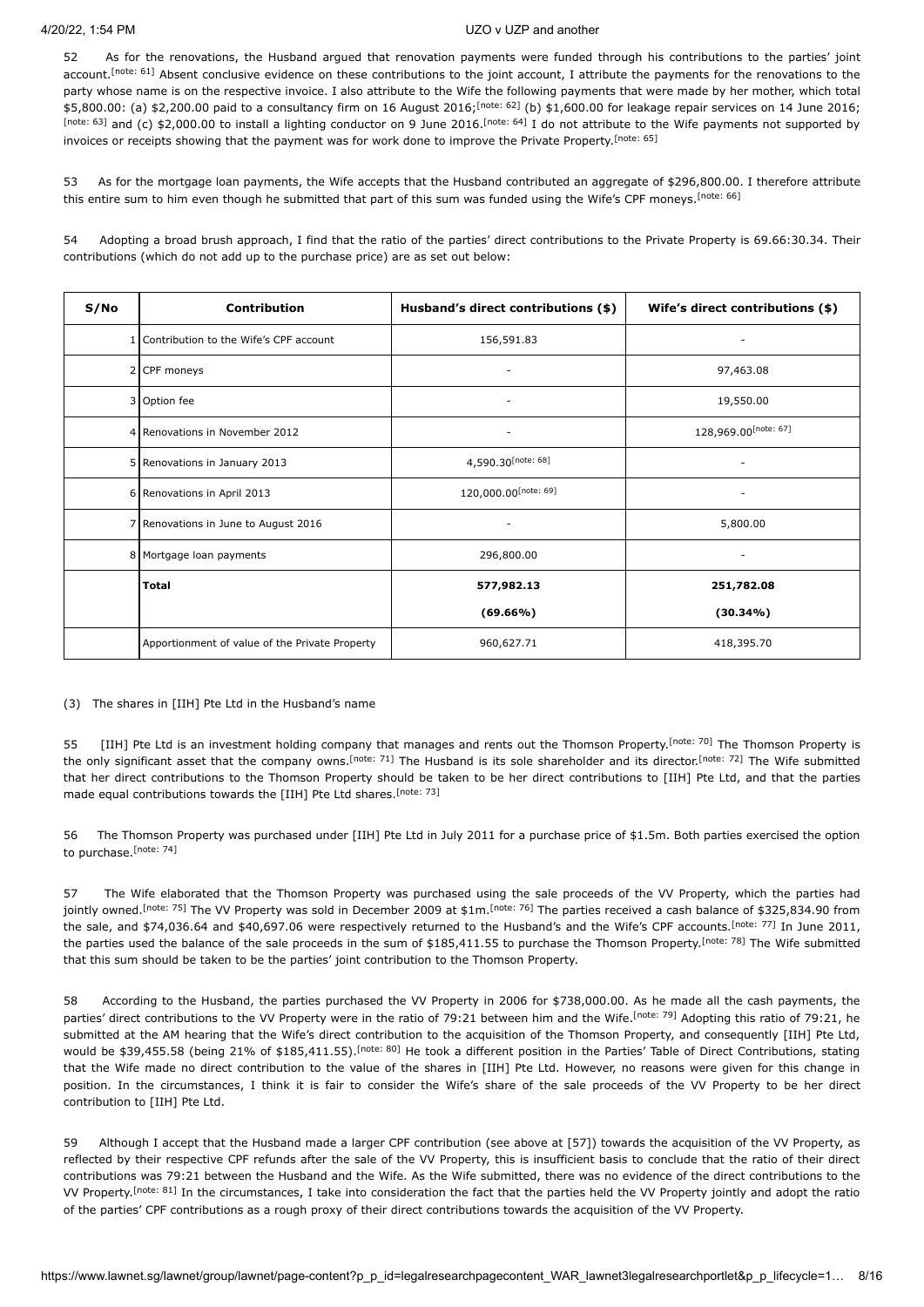60 I also do not have any information on the arrangement between the parties as to how the Thomson Property was to be purchased or the structure of [IIH] Pte Ltd. I find in broad strokes that 40% of the balance sale proceeds of the VV Property (\$74,164.62, being 40% of \$185,411.55) used to acquire the Thomson Property should be attributed to the Wife. The sum of \$74,164.62 is roughly equivalent to 5% of the \$1.5m purchase price of the Thomson Property. I find that the ratio of direct contributions towards the Thomson Property is 95:5 between the Husband and the Wife. Given that [IIH] Pte Ltd's business is centred around the management of the Thomson Property, I use the ratio of 95:5 to apportion the value of [IIH] Pte Ltd between the parties, and attribute those values as the parties' direct contributions. On this approach, I take the Wife to have directly contributed a sum of \$38,275.00 (being 5% of \$765,500.00) to the value of [IIH] Pte Ltd.

Summary of the parties' direct financial contributions

61 The ratio of direct financial contributions is 82:18 (in round figures) between the Husband and the Wife. The breakdown of their direct financial contributions is as follows:

| S/No                         | Asset / Liability                                                                                                                                                                 | <b>Husband's direct contributions</b><br>$($ \$) | Wife's direct contributions (\$) |
|------------------------------|-----------------------------------------------------------------------------------------------------------------------------------------------------------------------------------|--------------------------------------------------|----------------------------------|
| Joint assets                 |                                                                                                                                                                                   |                                                  |                                  |
|                              | 1 HDB Flat                                                                                                                                                                        | 388,914.00                                       | 141,086.00                       |
| Wife's assets                |                                                                                                                                                                                   |                                                  |                                  |
|                              | 2 Private Property                                                                                                                                                                | 960,627.71                                       | 418,395.70                       |
|                              | 3 CPF account                                                                                                                                                                     |                                                  | 132,593.20                       |
|                              | 4 POSB Savings Account No -1899                                                                                                                                                   | ÷,                                               | 405.10                           |
|                              | 5 Sale proceeds of Toyota motor vehicle                                                                                                                                           |                                                  | 18,000.00                        |
| <b>Husband's assets</b>      |                                                                                                                                                                                   |                                                  |                                  |
|                              | 6 CPF account                                                                                                                                                                     | 343,840.59                                       | $\overline{\phantom{a}}$         |
|                              | 7 Mercedes motor vehicle                                                                                                                                                          | 144,552.79                                       |                                  |
|                              | 8 DBS Savings Account No -4947 (as at 28 February 2017)                                                                                                                           | 3,266.92                                         |                                  |
|                              | 9 30,000 shares in [ER] Pte Ltd                                                                                                                                                   | 0.00                                             |                                  |
|                              | 10 30,000 shares in [GAE] Pte Ltd                                                                                                                                                 | 89,000.00                                        |                                  |
|                              | 11 20,000 shares in [IIH] Pte Ltd                                                                                                                                                 | 727,225.00                                       | 38,275.00                        |
|                              | 12 20,000 shares in [CE] Pte Ltd                                                                                                                                                  | 0.00                                             |                                  |
|                              | 13 42,000 shares in [AMI] Pte Ltd                                                                                                                                                 | 538,000.00                                       |                                  |
|                              | 14 90,000 shares in [AT] Pte Ltd                                                                                                                                                  | 462,500.00                                       |                                  |
| <b>Wife's liabilities</b>    |                                                                                                                                                                                   |                                                  |                                  |
|                              | 15 Citibank Mastercard Account No -4049; UOB Account No<br>-5807; POSB Card Account No -1899                                                                                      | $\overline{a}$                                   | (11, 716.31)                     |
| <b>Husband's liabilities</b> |                                                                                                                                                                                   |                                                  |                                  |
|                              | 16 OCBC Bank Accounts; OCBC Bank EasiCredit Account No<br>-3001; Citibank Ready Credit Account No -4001; UOB<br>Credit Cards; UOB CashPlus Account No -4834; ANZ Card<br>No -9912 | (196, 332.87)                                    | $\overline{\phantom{a}}$         |
|                              |                                                                                                                                                                                   |                                                  |                                  |
|                              | Total direct contributions to the matrimonial pool                                                                                                                                | 3,461,594.14                                     | 737,038.69                       |
|                              |                                                                                                                                                                                   | (82%)                                            | (18%)                            |

*Step 2: Indirect contributions*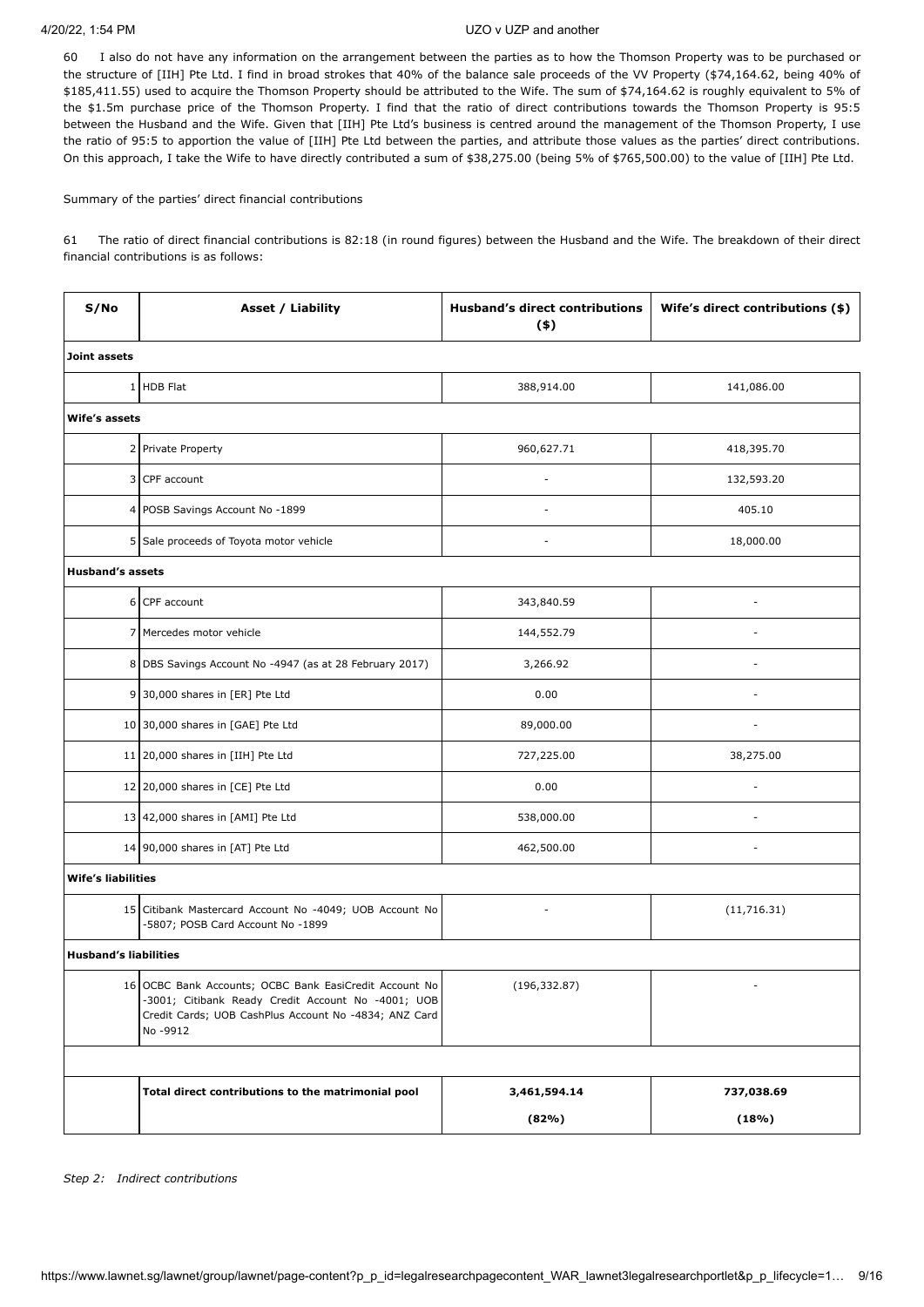<span id="page-9-0"></span>62 Both parties disputed the extent of the indirect contributions made by the other party during the marriage. While the Husband submitted that their indirect contributions were equal, the Wife submitted that the ratio of indirect contributions should be 30:70 between the Husband and her.<sup>[\[note: 82\]](#page-14-21)</sup>

<span id="page-9-1"></span>63 The Husband was responsible for much of the indirect financial contributions. It was not disputed that he was the primary breadwinner and shouldered the family's household expenses during the course of the marriage. I also accept that he was present in the Children's lives, spent time ferrying them to school and other activities, and brought the family on holidays.<sup>[\[note: 83\]](#page-14-22)</sup>

<span id="page-9-2"></span>64 For her part, the Wife submitted that she was the main caregiver of the three Children.<sup>[\[note: 84\]](#page-14-23)</sup> She also submitted that the Husband stopped financially supporting her and the Children as readily from 2016 onwards. This caused her to face financial difficulties in ensuring the timely payment of the Children's school fees and other expenses, and renovation and mortgage loan payments for the Private Property. She sold her motor vehicle, borrowed money from her mother and surrendered her insurance policies during this period in order to meet the household's financial needs.<sup>[note: 85]</sup> The Husband did not address these claims in his submissions.

<span id="page-9-6"></span><span id="page-9-5"></span><span id="page-9-3"></span>65 In addition, the Wife submitted that she provided a loan of \$105,000.00 to the Husband around 18 April 2013. [\[note: 86\]](#page-14-25) I agree with the Husband<sup>[\[note: 87\]](#page-14-26)</sup> that there is insufficient evidence to support a finding that such a loan was made. Likewise, although the Wife claimed to make indirect contributions to [IIH] Pte Ltd in her capacity as a director of the company, the Husband disputed her involvement on the basis that she was only a nominee director.<sup>[\[note: 88\]](#page-14-27)</sup> I agree with the Husband that there is no evidence that the Wife played a significant role in the company.

66 The Husband argued that the Wife's indirect contributions were limited by the fact that she worked full-time and was assisted in her household chores by a domestic helper.<sup>[\[note: 89\]](#page-14-28)</sup> I disagree with this submission, which in my view fails to award due recognition to the Wife's homemaking and parenting efforts. In this regard, I echo the Court of Appeal's statements in *ANJ* at [17] and [24]:

<span id="page-9-7"></span><span id="page-9-4"></span>17 … [M]utual respect must be accorded for spousal contributions, whether in the economic or homemaking spheres, *as both roles are equally fundamental* to the well-being of a marital partnership (*NK v NL* [\[2007\] 3 SLR\(R\) 743](javascript:viewPageContent() at [41]). …

…

24 … Contributions in the form of parenting, homemaking and husbandry, by their very nature, are incapable of being reduced into monetary terms. … What values to give to the indirect contributions of the parties is necessarily a matter of impression and judgment of the court. In most homes, even in a home where both the spouses are working full time, in the absence of concrete evidence it is more likely than not that ordinarily the wife will be the party who renders greater indirect contributions. … What values to attribute to each spouse in relation to indirect contributions would be a matter of assessment for the court and in that regard broad strokes would have to be the order of the day.

[emphasis in original]

67 Indeed, I find that the Wife's indirect contributions are all the greater given that she worked full-time whilst being primarily responsible for the Children's upbringing. Her engagement of domestic help also did not detract from her indirect contributions. As the Court of Appeal recognised in *Pang Rosaline v Chan Kong Chin* [\[2009\] 4 SLR\(R\) 935](javascript:viewPageContent() at [20], the managerial role of a wife in ensuring the smooth running of a household is at least as essential and important as the direct performance of the chores itself, especially where the wife personally took care of the needs of the children while holding down a regular full-time job. In that case, the Court of Appeal held that the wife should be accorded the credit due to her for managing the household and looking after her two children all while holding down a regular full-time job. I take the same approach here.

68 This was a marriage that lasted almost 19 years, during which the parties raised three Children together. The Husband through his businesses provided financially for the family. The Wife was the primary homemaker, managing the household and raising the Children while juggling a full-time career throughout. Her contributions in this regard also allowed the Husband to dedicate himself to his work and to amass much of the matrimonial assets. I also accept the Wife's submissions that the Husband did not financially support her and the Children as readily from 2016 onwards. Weighing all these factors and exercising my discretion in broad strokes, I am of the view that a ratio of indirect contributions of 35:65 between the Husband and the Wife is just and equitable.

# *Step 3: Average ratio*

69 The average ratio of the direct and indirect contributions between the Husband and the Wife is 58.5:41.5.

|                        | Husband (%) | Wife $(% )$ |
|------------------------|-------------|-------------|
| Direct contributions   | 82          | 18          |
| Indirect contributions | 35          | 65          |
| Average ratio          | 58.5        | 41.5        |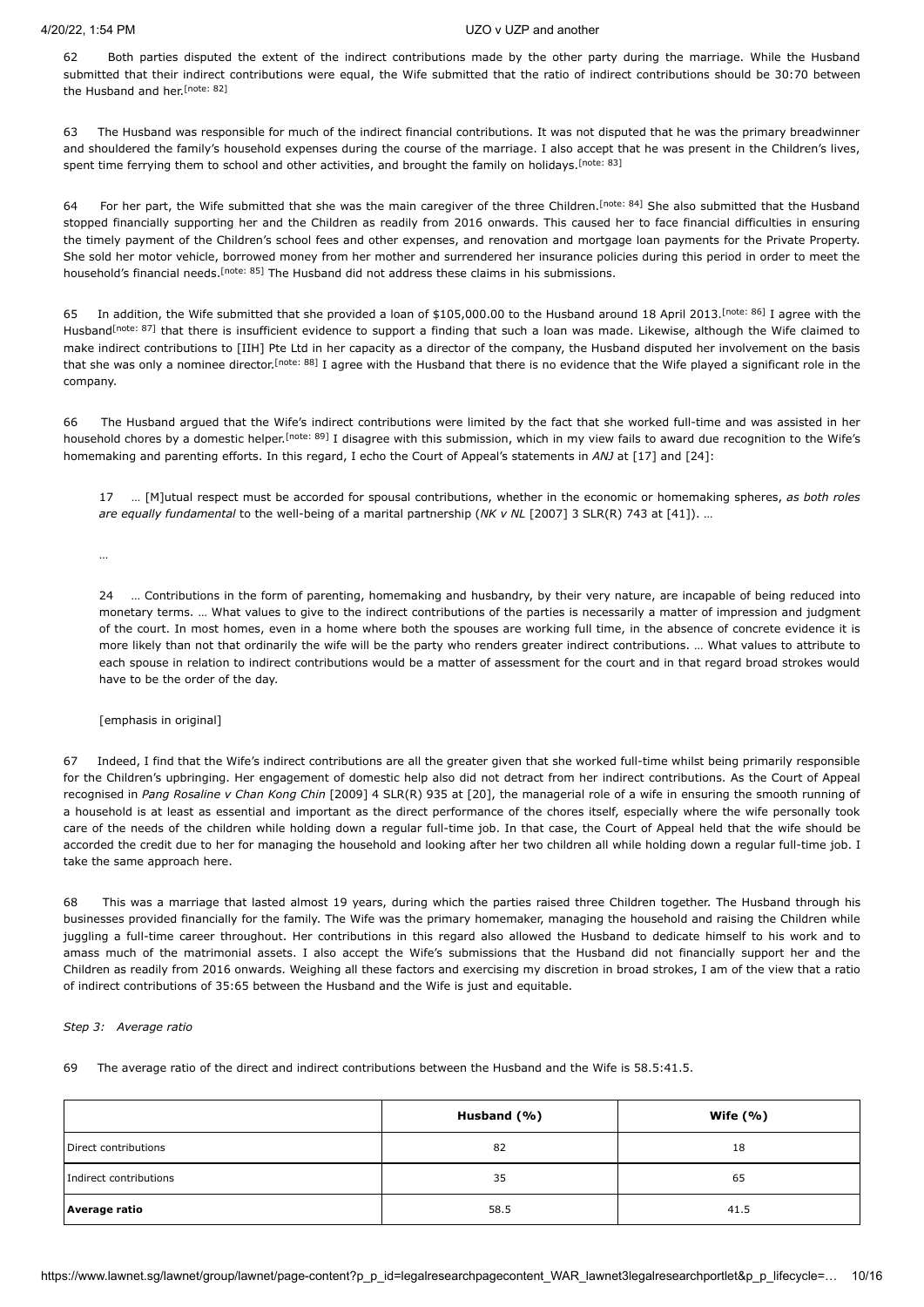70 In *ANJ* at [27], the Court of Appeal held that the average ratio may be shifted to take into account, *inter alia*, the length of the marriage, the size of the matrimonial assets and its constituents, and the extent and nature of the indirect contributions.

<span id="page-10-0"></span>71 The Husband submitted that the average ratio should be shifted to 75:25 in his favour in recognition of his greater contribution towards the accumulation of the parties' wealth.<sup>[\[note: 90\]](#page-14-29)</sup> The Wife in turn submitted that the average ratio should be shifted to 20:80 between the Husband and her, taking into account the length of the marriage; the greater weight that should be placed on their indirect contributions; the failure of the Joint Valuation Report to accurately value the Husband's shares in the six companies; and the adverse inferences to be drawn against the Husband. [\[note: 91\]](#page-14-30)

<span id="page-10-1"></span>72 I am not minded in the circumstances to adjust the average ratio that has been reached. The importance of each of the factors has been duly accounted for in the *ANJ* approach. The Wife's allegations that the Joint Valuation Report was inaccurate and that an adverse inference should be drawn against the Husband have also been extensively dealt with above.

## *Apportionment of the matrimonial assets*

73 The total value of the matrimonial pool is \$4,198,632.83 (see [36] above). Applying a distribution ratio of 58.5:41.5, the Husband's and Wife's shares of the matrimonial pool respectively translate to \$2,456,200.21 and \$1,742,432.62. After deducting the assets held by the Wife (\$1,530,021.71, see above at [36]), \$212,410.91 remains payable to her. I set a timeframe of six months for the Husband to make the necessary transfers, which is to take into consideration how the HDB Flat, which is in their joint names, will be dealt with and accounted for.

<span id="page-10-2"></span>74 I note that the Wife would like to have both the HDB flat and the Private Property sold.<sup>[\[note: 92\]](#page-14-31)</sup> I order that the parties should retain the assets in their names, so as to minimise transaction costs. I leave it to the parties to decide between themselves if the immovable properties in their names should be sold. It follows that the Wife will take over the mortgage loan payments for the Private Property from the date of this judgment until its eventual sale (if any).

<span id="page-10-3"></span>75 Finally, the Wife sought a half share of the Thomson Property and half of the Husband's shares in [AMI] Pte Ltd. [\[note: 93\]](#page-14-32) I do not grant this order. There is no evidence that the Wife was involved in the running and operations of this company. It is not in the interests of fairness and justice to require the Husband to give up his shareholding and control of the company.

#### **Maintenance for the Children**

76 I now consider the appropriate maintenance orders for the Children pursuant to my jurisdiction under s 127(1) read with ss 68 and 69(4) of the Women's Charter.

77 The interim maintenance order (see above at [7]) requires the Husband to pay \$300.00 per month in maintenance for each of the Children, and to bear the Children's expenses in relation to their school fees; tuition fees; education-related books; stationery; school uniforms; groceries; and transport.

78 The Husband has agreed to pay for the elder two Children's overseas university tuition fees and accommodation costs, which he calculates to respectively amount to \$40,488.35 and \$40,223.75 per year for the eldest and middle Child. <sup>[\[note: 94\]](#page-14-33)</sup> He proposed that the terms of the interim maintenance order be maintained in respect of the youngest Child. As he would bear the bulk of the elder Children's educational expenses under this arrangement, the Wife should bear their day-to-day expenses. [\[note: 95\]](#page-14-34)

79 The Wife submitted that the Husband should pay a lump sum maintenance of \$920,643.60 for the Children's maintenance. This sum included the overseas expenses of each of the elder Children as follows: [\[note: 96\]](#page-14-35)

- <span id="page-10-6"></span><span id="page-10-5"></span><span id="page-10-4"></span>(a) \$33,567.69 per year for university tuition fees;
- (b) \$22,011.60 for food and accommodation costs; and
- (c) \$500.00 allowance per month.

<span id="page-10-7"></span>[She sought a lump sum maintenance payment on the basis that the Husband has defaulted on the Children's maintenance in the past.](#page-14-36)<sup>[note:</sup>] 97]

80 In *ANH v ANI* [\[2019\] SGHC 170](javascript:viewPageContent(), the High Court considered the appropriate quantum of maintenance that should be ordered in relation to a child who had just enrolled in an Australian university. The mother estimated her daughter's tuition fees and accommodation costs to amount to approximately S\$57,600.00 per annum, and submitted that the husband should bear these expenses singlehandedly. The High Court took into account the fact that the father had a new family, that he earned S\$500,000.00 per annum, that the mother earned S\$233,000.00 per annum and that her estimate of costs of S\$57,600.00 per annum appeared too high. The father was ordered to contribute S\$35,000.00 per annum, with the balance to be borne by the mother: at [9].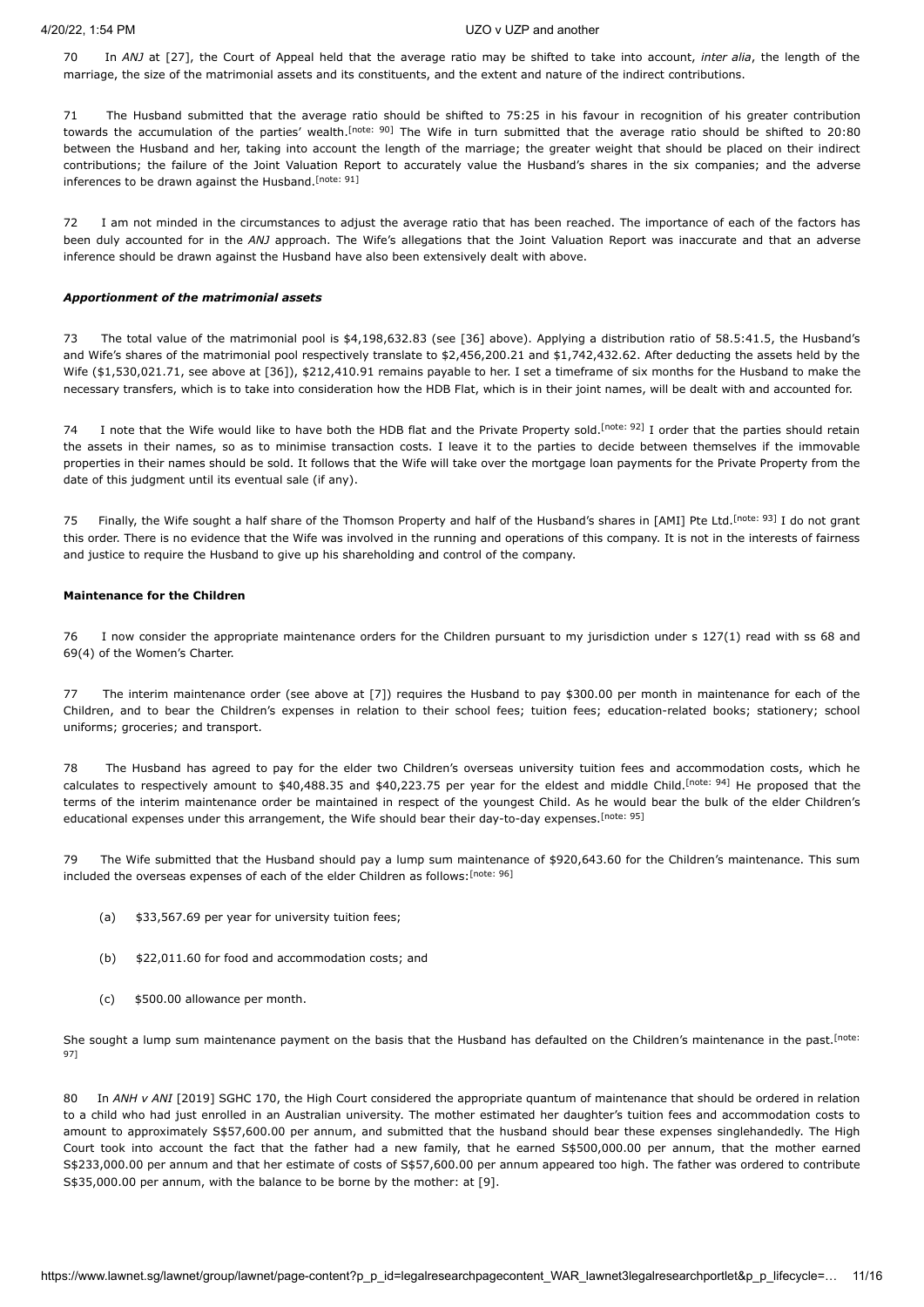81 In the present case, I do not find the Wife's submissions to be reasonable. The focus of the court's inquiry in considering the issue of maintenance for the child is the financial needs of the child, and the overriding objective is that the welfare of the child must be safeguarded and adequate provision made for his or her upkeep: AUA v ATZ [\[2016\] 4 SLR 674](javascript:viewPageContent() at [48]. In this assessment, the court in ordering maintenance must also take into account a former husband's financial resources: see the Court of Appeal's statements in *AXM v AXO* [2014] 2 SLR 705 [at \[36\], in the context of ordering that the final maintenance order should account](javascript:viewPageContent() for the husband's depleted resources due to his maintenance obligations under the earlier interim maintenance order. The Wife's proposed order for lump sum maintenance would amount to more than a third of the Husband's share of the matrimonial pool post-division.

82 I also do not agree that the Husband has a proven history of failing to pay maintenance. The enforcement proceedings that were previously taken up did not concern the Husband's reluctance or inability to pay maintenance. They arose more from the parties' dispute as to whether the expenses claimed by the Wife were properly incurred within the scope of the interim maintenance order. I also bear in mind that the Husband's stated salary is approximately \$110,000.00 per annum.

83 I am heartened by the Husband's expressed willingness to bear the full costs of his elder two Children's tertiary education overseas. In the circumstances, I order that he is to make full contributions to the two elder Children's tuition fees and accommodation costs and to provide them with a monthly maintenance of \$300.00. This order is effective until the elder two Children graduate from university, and is subject to variation in the event of changes to the computation of their fees. The terms of the interim maintenance order shall continue to apply in relation to the youngest Child. The Wife is to bear the balance of any outstanding expenses incurred in the Children's upbringing.

#### **Maintenance for the Wife**

84 Maintenance ordered pursuant to s 114 of the Women's Charter endeavours to place the parties in the financial position they would have been in if the marriage had not broken down. The court will take into account a wife's share of the matrimonial assets upon division when assessing the appropriate quantum of maintenance to be ordered: *ATE v ATD and another appeal* [\[2016\] SGCA 2](javascript:viewPageContent() at [31]–[33].

<span id="page-11-2"></span><span id="page-11-1"></span><span id="page-11-0"></span>85 The Wife deposed that she is presently employed as a clerk in her brother's company and earns a monthly salary of \$1,700.00. [\[note: 98\]](#page-14-37) She revised this salary figure to \$1,360.00 in the JSRI.<sup>[note: 99]</sup> She sought a lump sum maintenance of \$4,256,684.40.<sup>[\[note: 100\]](#page-14-39)</sup>

<span id="page-11-3"></span>86 The Husband submitted that no maintenance should be ordered as, *inter alia*, the Wife is capable of maintaining herself and is underdeclaring her income. Furthermore, an order for lump sum maintenance would be financially crippling, given that he is to bear the costs of the two elder Children's overseas university education.<sup>[\[note: 101\]](#page-14-40)</sup> In the alternative, if maintenance for the Wife were to be ordered, he submitted that the court should only order such maintenance as to allow the Wife to weather the transition of the divorce: see *TNL v TNK and another appeal and another matter* [\[2017\] 1 SLR 609](javascript:viewPageContent() at [63]. He proposed an order for lump sum maintenance of \$12,000.00 (based on a multiplicand of \$500.00 and a multiplier of two years).<sup>[\[note: 102\]](#page-14-41)</sup>

<span id="page-11-4"></span>87 As with the Wife's submission in relation to the maintenance for the Children, her submission on the issue of her maintenance is not reasonable. The maintenance she sought exceeds the size of the matrimonial pool. I bear in mind that she is 43 years old this year, and has been working throughout the marriage.

88 On the other hand, the Husband bore most of the household's financial responsibilities during the marriage and the mortgage loan payments for the Private Property (amounting to around \$5,600.00 per month), which the Wife will have to take over from the date of this judgment. The transfers pursuant to the division of assets will also take some time to be effected. In addition, a significant proportion of the Wife's share of the matrimonial pool is illiquid, being in the form of the Private Property. While it appears that the Wife intends to sell the Private Property on the open market, she will not be able to immediately realise its value.

89 In my view, it would be fair for the Husband to pay monthly maintenance of \$3,000.00 to the Wife for a period of six months until her full share of the matrimonial pool is transferred to her, and to pay \$1,500.00 in monthly maintenance for the subsequent six months. This would result in an aggregate payment of \$27,000.00 of maintenance to the Wife over a period of 12 months.

#### **Other matters**

<span id="page-11-5"></span>90 The Wife sought the Husband's payment of outstanding maintenance arrears.<sup>[\[note: 103\]](#page-14-42)</sup> Maintenance arrears incurred after the IJ date should be given effect to post-division of assets, by increasing any sum payable by the Husband: see *UAP v UAQ* [\[2018\] 3 SLR 319](javascript:viewPageContent() at [56] and [86].

91 The Wife accepted by a letter dated 29 April 2019 from her solicitors that the Husband owes no maintenance arrears in respect of the Children. However, she argued that he owed maintenance arrears in respect of a \$4,000.00 monthly salary that she was meant to receive from December 2016 for working at [CE] Pte Ltd (see above at [8]).

92 For reference, the relevant clause in the interim maintenance order reads:

3. [Wife] will commence employment with  $[CE]$  Pte Ltd ([Husband's] Company) on the  $3<sup>rd</sup>$  January 2017 and will be paid a monthly salary of \$4,000.00.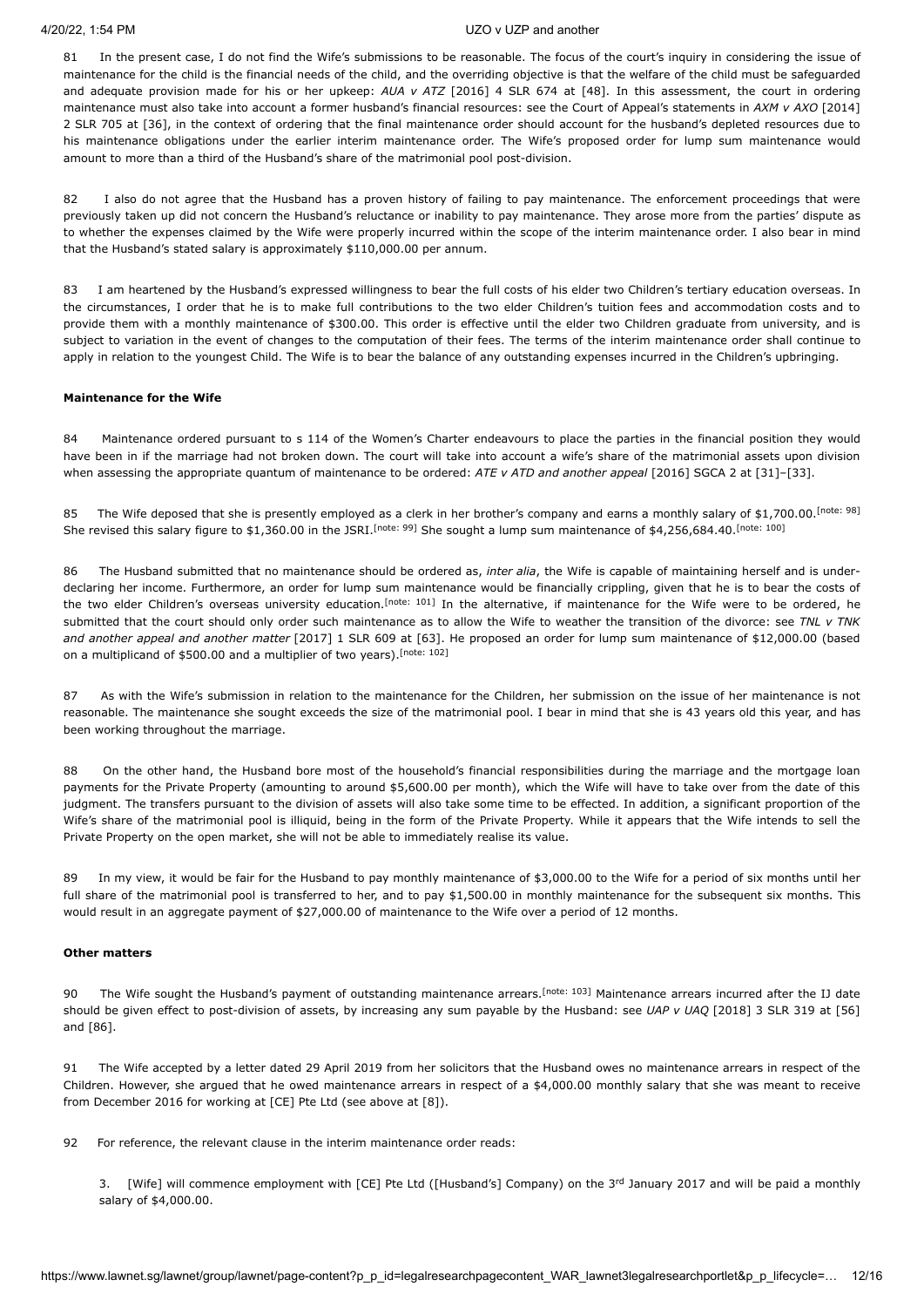<span id="page-12-16"></span><span id="page-12-15"></span>The Family Court observed on 4 April 2018 that the payment of the Wife's salary was not enforceable as part of a maintenance order.<sup>[note:</sup> 104] [The Family Court's order for enforcement was limited to the Husband's payment of maintenance arrears in respect of the Children's](#page-14-43) expenses.<sup>[\[note: 105\]](#page-14-44)</sup> The Wife did not appeal against this order. In any event, I agree with the District Judge that salary that is paid as remuneration for work done does not constitute interim maintenance. I find that there are no maintenance arrears still outstanding, and no orders will be made in this regard. Any claim on unpaid salaries would have to be made at the appropriate forum.

<span id="page-12-17"></span>93 Separately, the [Husband sought payment by the Wife of half of DHA+'s fees and expenses in preparing the Joint Valuation Report.](#page-14-45)<sup>[note:</sup> <sup>106]</sup> He submitted that the cost of the joint valuation amounted to \$13,904.40. <sup>Inote: 107]</sup> I note that the Family Court's direction to the parties to conduct a joint valuation was made after the Husband failed to comply with the court's directions in relation to valuation of his shares in the six companies. This also caused an unnecessary delay in the proceedings. Taking the Husband's conduct into account, I order that he should bear DHA+'s costs in full.

#### **Conclusion**

94 For the reasons above, I make the following orders:

<span id="page-12-18"></span>(a) The pool of matrimonial assets is divided 58.5:41.5 between the Husband and the Wife.

(b) The Husband is to transfer \$212,410.91 to the Wife within six months from the date of this judgment.

(c) The parties are to retain the assets in their own names. No orders are made in relation to the HDB Flat, the Private Property and the Husband's shares in [IIH] Pte Ltd.

- (d) Regarding maintenance for the Children:
	- (i) The Husband is to pay monthly maintenance of \$300.00 for each child.
	- (ii) The Husband is to bear the full tuition fees and accommodation costs of the two elder Children's tertiary education.
	- (iii) The terms of the interim maintenance order will continue to apply in respect of the youngest Child.
- (e) Maintenance for the Wife is ordered in the quantum of:
	- (i) \$3,000.00 per month for six months, to commence the date of this judgment; and
	- (ii) \$1,500.00 per month for six months, to commence six months after the date of this judgment.

95 I encourage parties to agree on costs, failing which they are to file and exchange submissions on the issue of costs (limited to ten pages excluding exhibits and case authorities) within 21 days from the date of this judgment.

<span id="page-12-0"></span>[\[note: 1\]](#page-0-0)Husband's 2nd affidavit of assets and means dated 5 April 2018 ("Husband's 2nd AAM") at para 48.

<span id="page-12-1"></span>[\[note: 2\]](#page-0-1)Wife's 1st affidavit of assets and means dated 26 April 2017 ("Wife's 1st AAM") at pp 11, 14; Husband's 2nd AAM at para 38.

<span id="page-12-2"></span>[\[note: 3\]](#page-0-2)Wife's 2nd affidavit of assets and means dated 6 April 2018 ("Wife's 2nd AAM") at p 80.

<span id="page-12-3"></span>[\[note: 4\]](#page-0-3) Wife's 2nd AAM at para 32.

<span id="page-12-4"></span>[\[note: 5\]](#page-1-0) Notes of Evidence ("NE") 8 February 2019 at p 1.

<span id="page-12-5"></span><sup>[\[note: 6\]](#page-1-1)</sup>NE 8 February 2019 at p 4; Wife's skeletal submissions (amended 8th February 2019) ("WSS (amended)") at para 60.

- <span id="page-12-6"></span>[\[note: 7\]](#page-1-2)WSS (amended) at para 60.
- <span id="page-12-7"></span>[\[note: 8\]](#page-1-3)NE 8 February 2019 at p 3; Husband's affidavit dated 12 February 2019 at p 19.

<span id="page-12-8"></span>[\[note: 9\]](#page-1-4)WSS (amended) at para 58; NE 8 February 2019 at p 3; Husband's affidavit dated 12 February 2019 at p 8.

<span id="page-12-9"></span>[note:  $10$ ]NE 10 April 2019 at p 3; Wife's affidavit dated 22 February 2019 at p 7.

- <span id="page-12-10"></span>[\[note: 11\]](#page-1-6) See Don Ho Mun-Tuke's affidavit dated 20 July 2018 at para 5 and p 75.
- <span id="page-12-11"></span>[\[note: 12\]](#page-1-7) JSRI at p 6; NE 10 April 2019 at p 2.

<span id="page-12-12"></span>[\[note: 13\]](#page-1-8) WSS (amended) at paras 19–20; NE 8 February 2019 at p 4; NE 10 April 2019 at p 2.

<span id="page-12-13"></span>[note:  $14$ ]NE 8 February 2019 at pp 1-2.

<span id="page-12-14"></span>[\[note: 15\]](#page-2-1)NE 10 April 2019 at p 5.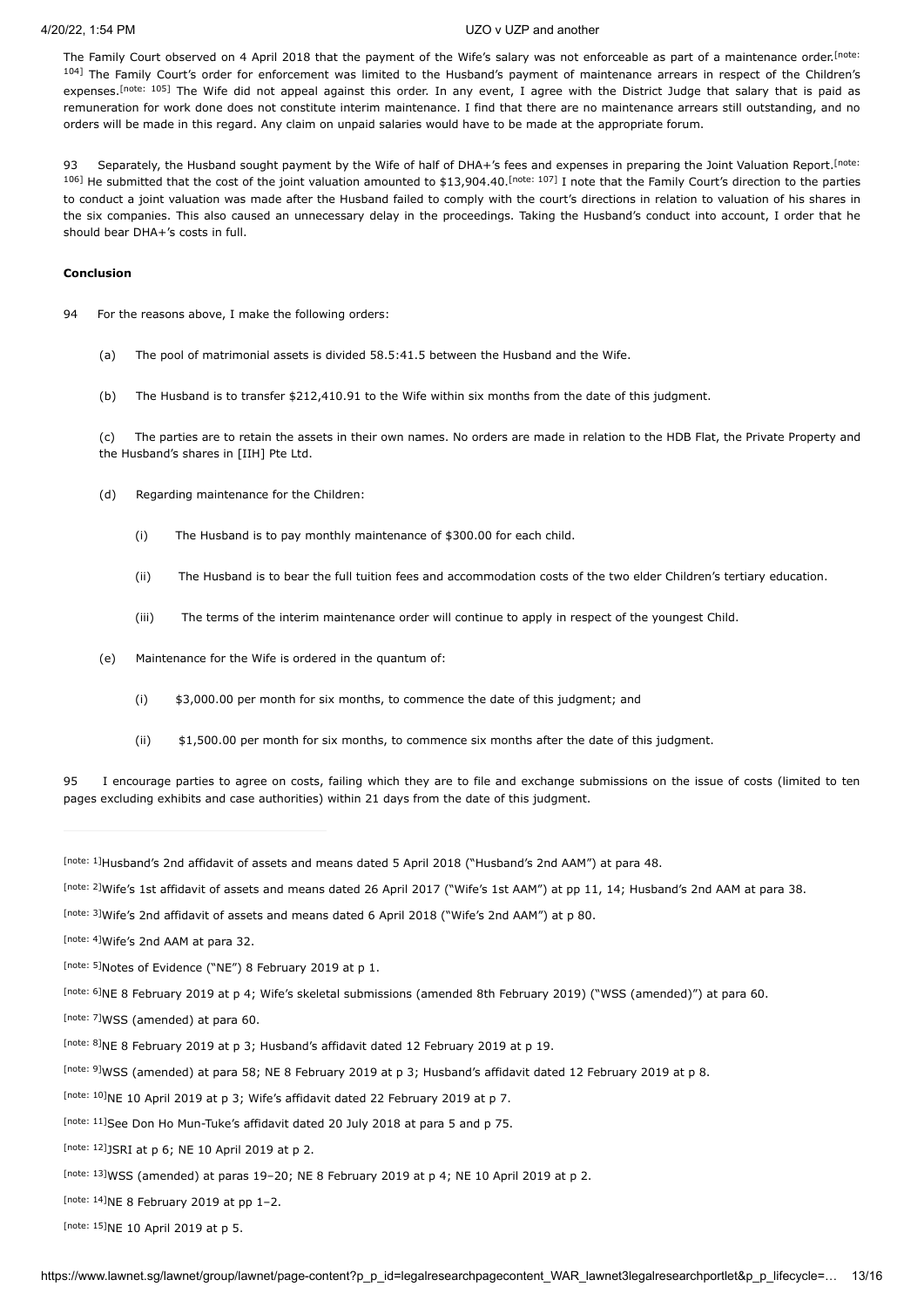<span id="page-13-0"></span><sup>[\[note: 16\]](#page-2-2)</sup>Husband's supplemental submissions dated 10 January 2019 ("HSS") at paras 5-7; NE 10 April 2019 at p 5.

<span id="page-13-1"></span>[\[note: 17\]](#page-2-3) NE 19 May 2017.

<span id="page-13-2"></span> $[$ note: 18]NE 4 August 2017; NE 11 September 2017.

<span id="page-13-3"></span> $[$ note: 19] $NE$  22 September 2017; NE 27 October 2017.

<span id="page-13-4"></span>[\[note: 20\]](#page-2-6)Don Ho Mun-Tuke's affidavit dated 20 July 2018 at pp 79-102.

<span id="page-13-5"></span>[\[note: 21\]](#page-2-7)Wife's affidavit in FC/SUM 3017/2018 dated 23 August 2018 at paras 6-8; NE 13 November 2017.

<span id="page-13-6"></span>[note:  $22$ ]WSS (amended) at p 12 S/N 13-14.

<span id="page-13-7"></span>[\[note: 23\]](#page-3-1) NE 10 April 2019 at p 2.

<span id="page-13-8"></span>[\[note: 24\]](#page-3-2) Husband's 2nd AAM at p 29.

<span id="page-13-9"></span><sup>[\[note: 25\]](#page-3-3)</sup>Husband's 1st affidavit of assets and means dated 21 April 2017 ("Husband's 1st AAM") at p 48; *cf* JSRI at p 6; Husband's submissions on the table of matrimonial assets at p 6.

<span id="page-13-10"></span>[note:  $26$ ]WSS (amended) at paras 27-29.

<span id="page-13-11"></span>[note:  $27$ ]WSS (amended) at paras  $41-50$ .

<span id="page-13-12"></span> $[{\text{note}}: 28]$ WSS (amended) at paras 30-32.

<span id="page-13-13"></span>[\[note: 29\]](#page-3-7) WSS (amended) at paras 33-34.

<span id="page-13-14"></span>[\[note: 30\]](#page-3-8)Husband's written submissions dated 1 June 2018 ("HWS") at paras 53–56; Husband's affidavit in response dated 21 May 2018 at paras 6–9.

<span id="page-13-15"></span>[\[note: 31\]](#page-3-9)HWS at para 56; Husband's affidavit dated 25 May 2018 at p 9.

<span id="page-13-16"></span>[note:  $32$ ]WSS (amended) at paras  $35-36$ .

<span id="page-13-17"></span>Inote: 33]WSS (amended) at paras 37–39; Wife's affidavit in FC/SUM 3017/2018 dated 23 August 2018 at paras 15–23.

<span id="page-13-18"></span> $[$ <sup>note: 34]</sup>Husband's affidavit in FC/SUM 3017/2018 dated 31 August 2018 at para 33.

<span id="page-13-19"></span>[\[note: 35\]](#page-3-13)WSS (amended) at para 40.

<span id="page-13-20"></span>[\[note: 36\]](#page-3-14)See Husband's rebuttal submissions dated 7 February 2019 at para 10.

<span id="page-13-21"></span>[\[note: 37\]](#page-3-15) Wife's 2nd AAM at paras 46-50.

<span id="page-13-22"></span>[note:  $38$ ]JSRI at p 5.

<span id="page-13-23"></span>[note:  $39$ ]JSRI at p 5; Wife's 1st AAM at p 49.

<span id="page-13-24"></span>[note:  $40$ ]NE 8 February 2019 at p 3; Wife's 1st AAM at p 13.

<span id="page-13-25"></span>[note:  $41$ ]JSRI at pp 5-6.

<span id="page-13-26"></span>[\[note: 42\]](#page-4-4)Husband's submissions on the table of matrimonial assets at p 6, S/N 6; Husband's 2nd AAM at pp 24, 28.

<span id="page-13-27"></span>[\[note: 43\]](#page-4-5)See Husband's submissions on the table of matrimonial assets at pp 8-10, S/N 4-9; NE 8 February 2019 at p 5.

<span id="page-13-28"></span>[\[note: 44\]](#page-5-0) See Parties' Table of Direct Contributions.

<span id="page-13-29"></span>[note:  $45$ ]NE 8 February 2019 at p 5.

<span id="page-13-30"></span>[note:  $46$ ]Wife's 1st AAM at p 304.

<span id="page-13-31"></span>[\[note: 47\]](#page-5-3) Parties' Table of Direct Contributions at S/N 1; HWS at paras  $10-11$ ; WSS (amended) at para 61.

<span id="page-13-32"></span>[\[note: 48\]](#page-5-4) HWS at paras  $7(c)$ ,  $8(b)$ ; WSS (amended) at para 61.

<span id="page-13-33"></span>[\[note: 49\]](#page-5-5) HWS at paras  $7(c)$ ,  $8(a)$  and  $8(c)$ ; WSS (amended) at para 61.

<span id="page-13-34"></span>[\[note: 50\]](#page-5-6) HWS at para 9; Husband's 2nd AAM at p 12.

<span id="page-13-35"></span>[\[note: 51\]](#page-5-7)Wife's 1st AAM at p 304; Husband's 2nd AAM at para 9; NE 8 February 2019 at p 6.

<span id="page-13-36"></span>[note:  $52$ ]NE 8 February 2019 at p 6.

<span id="page-13-37"></span>[\[note: 53\]](#page-6-0) Husband's 2nd AAM at pp 15-17.

<span id="page-13-38"></span>Inote: 54]Parties' Table of Direct Contributions at S/N 2; HWS at para 33; WSS (amended) at para 59.

<span id="page-13-39"></span>[\[note: 55\]](#page-6-2)Parties' Table of Direct Contributions at S/N 2; WSS (amended) at para 59.

<span id="page-13-40"></span>[\[note: 56\]](#page-6-3) Parties' Table of Direct Contributions at S/N 2; HWS at para 19.

<span id="page-13-41"></span>[note:  $57$ ]HWS at para 23; Husband's 2nd AAM at pp 18-19.

<span id="page-13-42"></span>[\[note: 58\]](#page-6-5)HWS at para 25; Wife's 2nd AAM at para 18.

<span id="page-13-43"></span>[note:  $59$ ]NE 8 February 2019 at pp 7-8.

<span id="page-13-44"></span>[\[note: 60\]](#page-6-7) See also Wife's affidavit dated 22 February 2019 at para 4.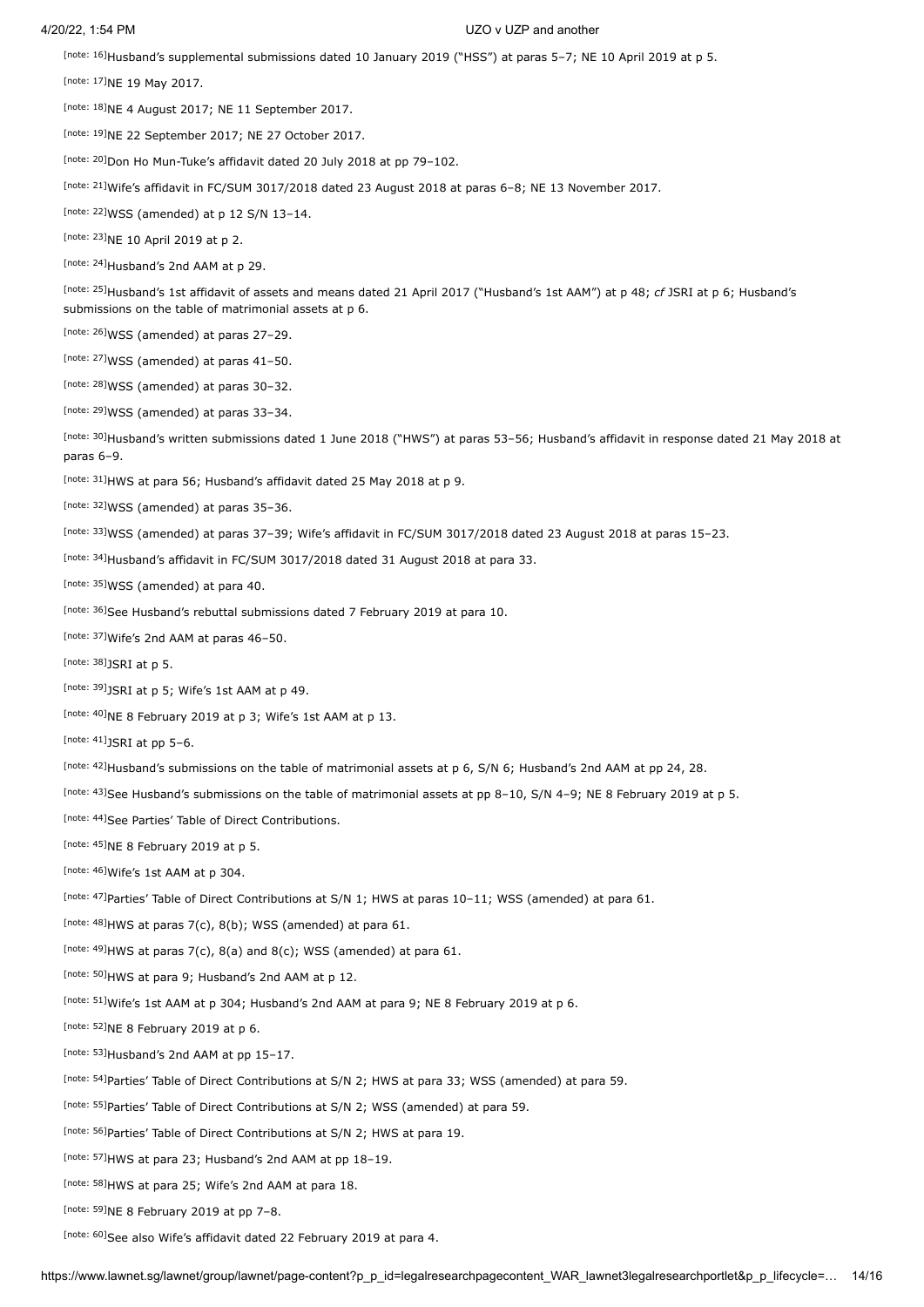<span id="page-14-3"></span>[note:  $61$ ]HWS at para 32.

<span id="page-14-4"></span>[note:  $62$ ]Wife's 1st AAM at p 483.

<span id="page-14-5"></span>[note:  $63$ ]Wife's 1st AAM at p 485.

<span id="page-14-6"></span> $[$ note: 64]Wife's 1st AAM at pp 486, 487.

<span id="page-14-7"></span>[\[note: 65\]](#page-7-4) See Wife's 1st AAM at pp 482, 488, 491-493.

<span id="page-14-8"></span>[\[note: 66\]](#page-7-5) Parties' Table of Direct Contributions at S/N 2.

<span id="page-14-0"></span>[\[note: 67\]](#page-7-6) Husband's 2nd AAM at p 21.

<span id="page-14-1"></span>[\[note: 68\]](#page-7-7) Husband's 2nd AAM at p 23.

<span id="page-14-2"></span>[\[note: 69\]](#page-7-8) Husband's 2nd AAM at p 22.

<span id="page-14-9"></span>[\[note: 70\]](#page-7-9) Don Ho Mun-Tuke's affidavit dated 20 July 2018 at pp 10, 66-67.

<span id="page-14-10"></span>[\[note: 71\]](#page-7-10) Don Ho Mun-Tuke's affidavit dated 20 July 2018 at p 31.

<span id="page-14-11"></span>[\[note: 72\]](#page-7-11)Don Ho Mun-Tuke's affidavit dated 20 July 2018 at p 70, para 10.1.

<span id="page-14-12"></span>[note:  $73$ ]NE 8 February 2019 at p 8.

<span id="page-14-13"></span>[\[note: 74\]](#page-7-13)Husband's 2nd AAM at para 19; Wife's 1st AAM at pp 341-344.

<span id="page-14-14"></span>[note:  $75$ ]WSS (amended) at paras  $62(f)$ ,  $62(g)$ .

<span id="page-14-15"></span>[note:  $76$ ]Wife's 1st AAM at pp 10, 315.

<span id="page-14-16"></span>[\[note: 77\]](#page-7-16) Wife's 1st AAM at pp 322, 323 326.

<span id="page-14-17"></span>[note:  $78$ ]Wife's 1st AAM at p 339; NE 8 February 2019 at p 9.

<span id="page-14-18"></span>[\[note: 79\]](#page-7-18)Husband's 2nd AAM at para 16; NE 10 April 2019 at pp 3, 4; HWS at paras 15-16.

<span id="page-14-19"></span>[note:  $80$ ]NE 10 April 2019 at p 4.

<span id="page-14-20"></span>[note:  $81$ ]NE 10 April 2019 at p 5.

<span id="page-14-21"></span>[note:  $82$ ]JSRI at p 11.

<span id="page-14-22"></span>[\[note: 83\]](#page-9-1)Husband's 1st AAM at para 22; HWS at paras 38-39.

<span id="page-14-23"></span>[note:  $84$ ]WSS (amended) at paras  $62(a)$ -62(e).

<span id="page-14-24"></span>[\[note: 85\]](#page-9-3) WSS (amended) at paras  $62(e)$ ,  $63(b)-63(e)$ ; Wife's 1st AAM at pp  $11-14$ .

<span id="page-14-25"></span>[note:  $86$ ]WSS (amended) at para  $62(c)$ .

<span id="page-14-26"></span>[note:  $87$ ]HWS at para 47.

<span id="page-14-27"></span>[\[note: 88\]](#page-9-6) NE 10 April 2019 at pp 3, 5,

<span id="page-14-28"></span>[note:  $89$ ]HWS at para 40.

<span id="page-14-29"></span>[\[note: 90\]](#page-10-0)HSS at para 26.

<span id="page-14-30"></span> $[$ note: 91] WSS (amended) at paras 69–70.

<span id="page-14-31"></span>[note:  $92$ ]WSS (amended) at paras 15(a) and 15(b).

<span id="page-14-32"></span>[note:  $93$ ]WSS (amended) at para 15(d).

<span id="page-14-33"></span>[\[note: 94\]](#page-10-4)HSS at para 28.

<span id="page-14-34"></span>[note:  $95$ ]HWS at paras 58-61.

<span id="page-14-35"></span>[note:  $96$ ]WSS (amended) at paras 110, 112.

<span id="page-14-36"></span>[\[note: 97\]](#page-10-7) WSS (amended) at para 123.

<span id="page-14-37"></span>[\[note: 98\]](#page-11-0) Wife's 2nd AAM at para 32.

<span id="page-14-38"></span>[note:  $99$ ]JSRI at p 1.

<span id="page-14-39"></span>[note:  $100$ ]JSRI at p 3.

<span id="page-14-40"></span>[note:  $101$ ]HWS at paras 62-70.

<span id="page-14-41"></span>[\[note: 102\]](#page-11-4) HWS at paras 74, 75.

<span id="page-14-42"></span>[\[note: 103\]](#page-11-5) WSS (amended) at paras  $15(h)$  and  $128$ ; NE 10 April 2019 at p 7.

<span id="page-14-43"></span>[note:  $104$ ]NE for MSS No 801885 of 2017 (4 April 2018) at p 1.

<span id="page-14-44"></span>[\[note: 105\]](#page-12-16) EMO No 452 of 2018.

<span id="page-14-45"></span>[note:  $106$ ]HSS at para 11.